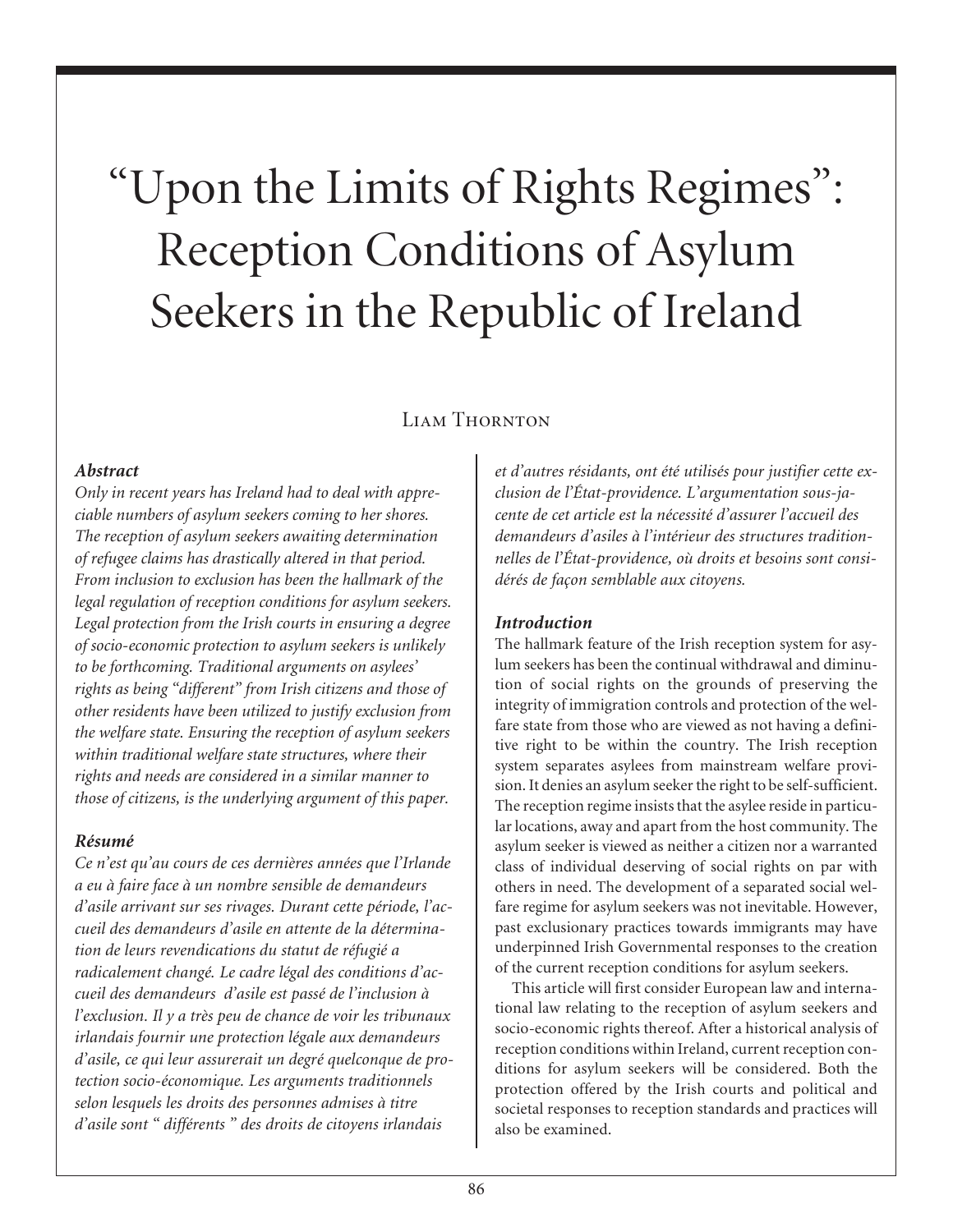From a country of mass emigration to a country of net immigration, Ireland only began to experience appreciable asylum flows in the last decade.<sup>1</sup> Throughout this period there has been a tendency to exclude asylum seekers from supports that are seen as essential to allowing citizens and legal residents to live with a basic degree of dignity. "Reception conditions" refer to those social support conditions in place which are provided to asylum seekers whose claim for refugee status has not yet been determined. These supports range from accommodation, provision of food, and clothing to financial assistance. Further supports include education for children and, in some cases, the right to work or the right to participate in vocational training for adult asylees.

The Irish welfare system, wherein access was once based on the "need" of an individual, must now consider a person's legal status in the country. Asylum seekers, who have authorized presence within Ireland,<sup>2</sup> have been greatly affected by exclusion from the traditional structures of the welfare state. Justifications have been proffered for a separate welfare system for asylum seekers, on the basis that "[v]oters became concerned that the welfare state should not be a honey pot which attracted the wretched of the earth."3 The argument is made that while in the host State an asylum seeker enjoys a standard of living far higher than she would enjoy if she were back in her country of origin. This, it has been argued, attracts asylum seekers from their countries of origin.4

Within Ireland, asylum seekers exist as a unique category of immigrant, wherein there are no statutory or constitutional rights to social support. Support is provided on the basis of ministerial circulars, wherein parliamentary scrutiny for the whole system of reception for asylum seekers is absent. Limitations that exist within the reception system for asylum seekers do not sit well with the Irish government's commitments to social inclusion, solidarity, multiculturalism, and anti-racism.5 This article considers the legal and political debates which led to the exclusion of asylum seekers from a formerly inclusive social welfare system.

## *European and International Law*

#### *European Union Law*

The Tampere Conclusions committed the European Union to create "a Common European Asylum System (CEAS), based on the full and inclusive application of the Geneva [Refugee] Convention." The CEAS was to include *inter alia* the creation of minimum conditions of reception of asylum seekers.<sup>6</sup> The legal basis for the EU's actions within the asylum and migration field is located within Title IV of the Treaty Establishing the European Community (TEC).7 Due to the difficult nature of negotiations with Denmark, European countries agreed that this country would not be bound by any legal standards of CEAS. In relation to Ireland and the UK, both countries had an option to opt in to CEAS measures. This allows both countries to choose which instruments to adopt under the CEAS. Therefore, there is no compulsion to adopt measures which Ireland or the UK feels to be detrimental to their own interests.

In the field of reception of asylum seekers, the European Union has adopted the Reception Standards Directive.8 Ireland did not opt in to this directive. The Reception Standards Directive seeks to ensure that asylees within the EU will have a dignified standard of living for the duration of their asylum claim.9 The directive also aims to prevent secondary asylum flows within the Union due to a perception of more generous reception conditions in other EU countries.10 The directive sets out a number of very limited and qualified rights which the applicant may be entitled to. The right to maintain family unity within state reception measures,<sup>11</sup> the right to work after one year if the asylum application has not been considered at first instance,<sup>12</sup> the right of minors to receive education, $13$  the right to basic health care,<sup>14</sup> and the right to reception conditions that can sustain an individual adequately<sup>15</sup> are all provided for in the directive. The directive allows for the reduction or withdrawal of reception conditions in specified circumstances.16 There are provisions to provide for more ample reception conditions when dealing with an individual who has a special need.<sup>17</sup> A process must be in place so that those who are refused reception may challenge that decision in an appeal to a court or tribunal.<sup>18</sup> The socio-economic rights of asylum seekers under Irish law therefore remain beyond the remit of the Reception Standards Directive.

#### *International Law and Standards*

Ireland is a signatory to many international treaties which directly impact on the rights of asylum seekers. The 1951 *Convention relating to the Status of Refugees* [*Refugee Convention*] protects the rights of asylum seekers in a number of respects.19 The United Nations High Commission for Refugees (UNHCR) has argued that asylum seekers must be treated on the assumption that they are refugees.<sup>20</sup> In this regard, those claiming refugee status who are "within the territory of"<sup>21</sup> and/or "lawfully present in"<sup>22</sup> a Member State should be entitled to a number of significant rights. The legal basis for entitlement to these rights is the *Refugee Convention* itself.23 Depending on the rights in question, the level of rights protection need either be on par with that of nation $als<sup>24</sup>$  or be no less than that accorded to aliens generally.<sup>25</sup> UNHCR has stated that reception conditions of asylum seekers must acknowledge the "centrality of applicable in-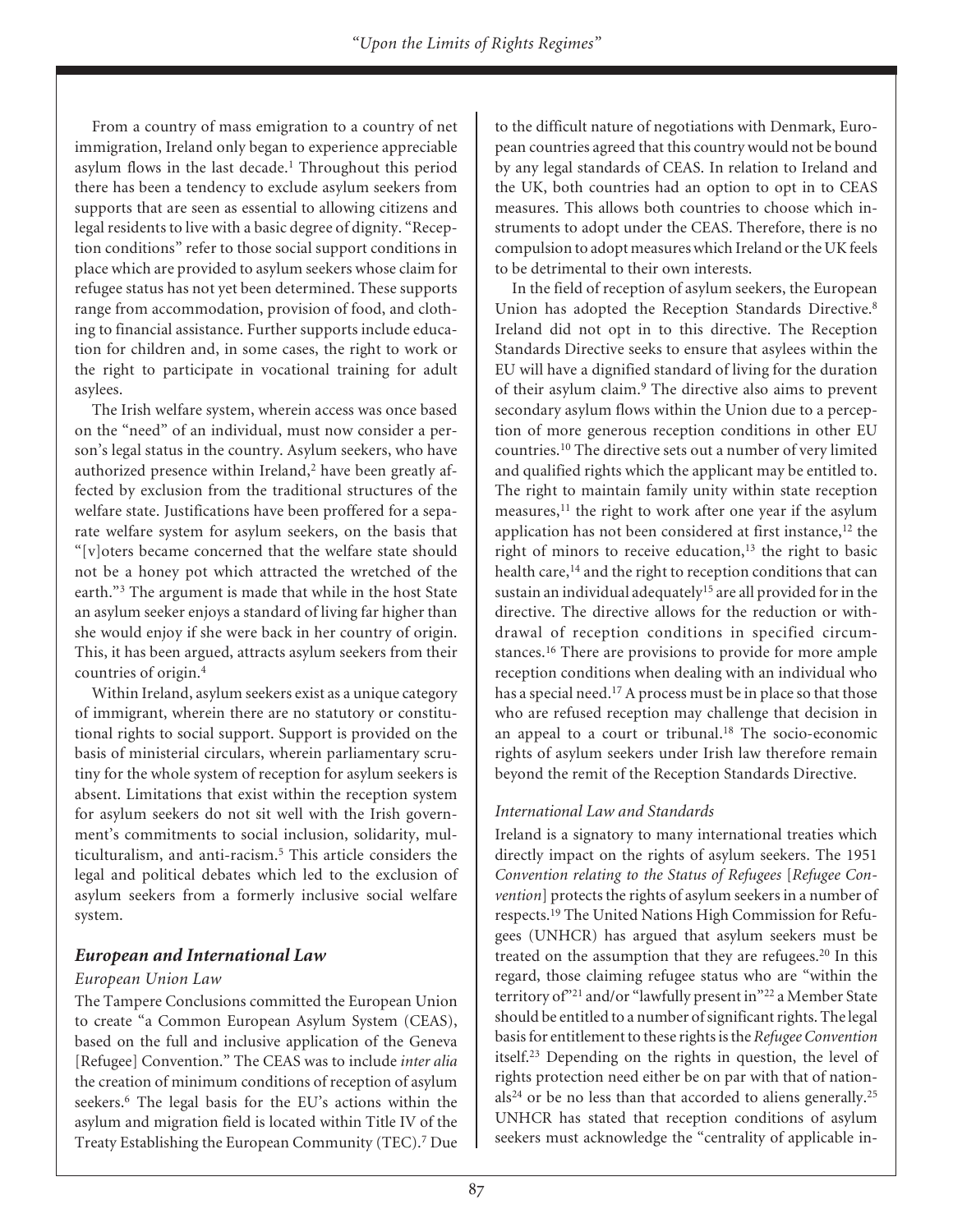ternational human rights law and standards in the development and implementation of reception policies."26 The maintenance of human dignity and self-sufficiency should be the core aims of reception conditions.<sup>27</sup> Asylees should have access to their basic support needs,<sup>28</sup> which should include support for vulnerable asylum seekers<sup>29</sup> and which should ensure family unity.30

The *International Bill of Human Rights*<sup>31</sup> recognizes the vast array of civil, political, economic, social, and cultural rights which humanity possesses. These rights inhere in all individuals "without discrimination of any kind as to race, colour, sex, language, religion, political or other opinion, national or social origin, property, birth or other status."32 The rights granted within the *International Bill of Human Rights* inhere in "everyone,"33 in "every human being,"<sup>34</sup> to "all persons,"<sup>35</sup> and "no one"<sup>36</sup> can be arbitrarily deprived of these rights. The supervising bodies of the civil and political treaty (Human Rights Committee)<sup>37</sup> and the socio-economic treaty (Committee on Economic, Social and Cultural Rights) $38$  have outlined the significance and applicability of both treaties to non-nationals.<sup>39</sup> Asylum seekers also enjoy the rights set out in the other main international human rights treaties to which Ireland is a party.<sup>40</sup>

### *Historical Analysis of Reception Conditions in Ireland*

#### *Introduction*

The Irish welfare system is very much influenced by the welfare system of its former colonial ruler, Britain.<sup>41</sup> Cousins surmises that the other factors which contributed to the overall development of the Irish welfare state were the role of the Catholic Church and the emphasis on family,<sup>42</sup> the (until recently) underdeveloped nature of the Irish economy,<sup>43</sup> and the role of the State.<sup>44</sup> The Irish welfare state is very much influenced by the Beveridge welfare state model. This model advocates three kinds of benefit: social insurance, social assistance, and universal child benefit.45

## *The Early Arrivals*

Ireland had very little experience with catering for asylum seekers and refugees prior to the 1990s. Refugee status determination procedures were only put in place in the latter part of the twentieth century. The State had played a less than honourable role in refugee protection during World War II.46 Ireland acceded to the *Refugee Convention* in 1956 and to the *Protocol* in 1967.<sup>47</sup> Ireland accepted 539 Hungarian refugees in 1956 who had fled following the failed uprising.<sup>48</sup> At a governmental level an Interdepartmental Conference on Hungarian Refugees<sup>49</sup> was established to prepare for the hosting of this refugee population. The Irish Red Cross was responsible for seeing to their material needs. Some money was provided and the refugees received free medical attention, clothes, food, and other essential items.<sup>50</sup> There was severe discontent within the army camp where the refugees were housed, mainly arising from matters to do with resettlement in other countries. One resident of the camp noted,

[w]e were kept in unheatable wooden huts, on unhealthy food without the possibility of schooling…We do not expressly wish you to transfer us to the US or to Canada, but you have promised us life not concentration camps depriving us of work and hope of life."<sup>51</sup>

The reaction of some elected representatives was less than sympathetic to the plight of the Hungarian refugees. Some members of Dáil Eireann (Irish Parliament) felt that the Hungarians would take the jobs of unemployed Irish people.52 One Dáil deputy suggested, in response to the hunger strike by the refugees, that the Government take a "firm stand" against the refugees' action.<sup>53</sup>

From 1973 to 1974 a small group of Chilean refugees arrived in the state. There were no apparent refugee status determination procedures. A voluntary group, Committee for Chilean Refugees in Ireland, with the help of religious groups, provided direct support to the refugees for about two years.54 The Chileans received local authority accommodation; however, English classes were only provided for in 1977 and then for just two hours.<sup>55</sup>

In 1979 Ireland took in 212 Vietnamese program refugees.56 Seventy-five per cent of the Vietnamese refugees who came in 1979 were accommodated in reception centers. The remainder were housed by religious and charitable organizations.57 Most expressed satisfaction with their initial reception within Ireland.<sup>58</sup> The Vietnamese were dispersed and only the most limited of English language support was provided. Vietnamese children were place in mainstream education without additional educational supports.59

Ireland took in 455 Bosnian program refugees between 1992 and 1998.60 This was the first refugee program, set up, run, and funded by the State. Bosnians were dispersed around the country and accommodated by the local authority. Both the Vietnamese and Bosnian refugees had a right to work. Both groups were also entitled to access social supports under the Irish social welfare law. While Kosovar arrivals<sup>61</sup> were not granted the status of "program" refugee," they were allowed work and received welfare entitlements if they satisfied the same conditions as applicable to Irish nationals.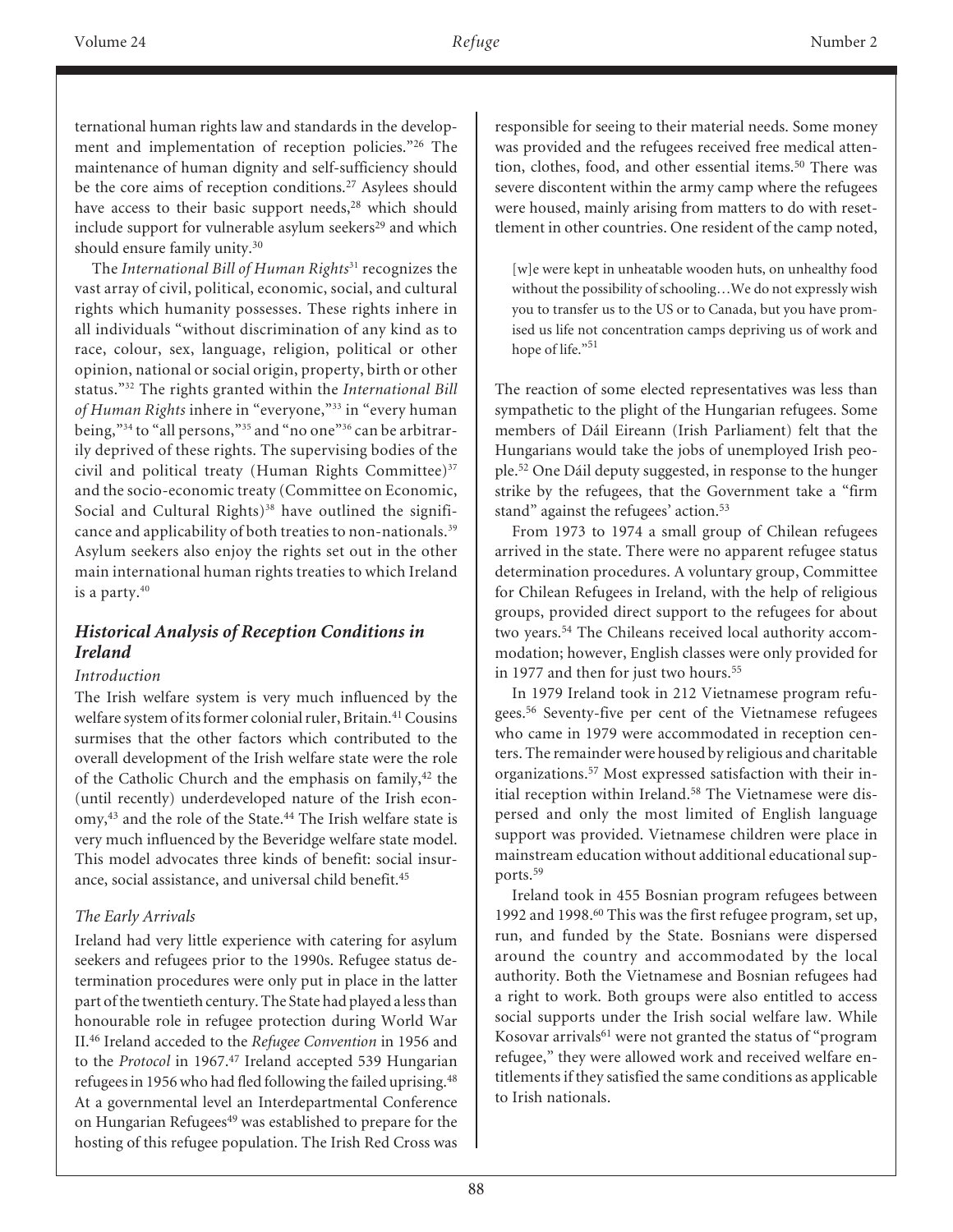# *Asylum Seekers within the Modern Irish Welfare State*

### *Formation of the Current Asylum Support System*

In 1986 the Commission on Social Welfare stated that any welfare system should have three aims: the abolition of poverty, redistribution of income, and protection of the standard of living of welfare claimants. The Government, agreeing with these aims, stated that policy within welfare provision is to ensure that "no one is left behind and that we achieve the common goal of building a true and inclusive society *for all*."62 The Governmental policy document *Building an Inclusive Society*<sup>63</sup> defines a person as living in poverty if their "income and resources (material, cultural and social) are so inadequate as to preclude them from having a standard of living which is regarded as acceptable by Irish society generally."<sup>64</sup> Unable to work,<sup>65</sup> asylees have no option but to rely on State provision for the duration of their asylum claim.66

Originally, asylees within Ireland were catered for within traditional welfare state structures. Entitlement was based solely on need. Asylum seekers were accommodated by the Directorate of Asylum Seeker Support (DASS) under the aegis of the Department of Justice, Equality and Law Reform.67 Asylum seekers (and dependents) were initially accommodated in an induction centre. The stay in this induction centre would usually last for one week. After this period, the asylum seeker and any dependents would move into the private rented sector. The Health Service Executive (HSE) would provide asylum seekers with supplementary (rent) allowance.68 This would substantially cover the cost of renting the property from a private landlord.

Since asylum seekers could not work, or could not seek work, they were not entitled to unemployment assistance.<sup>69</sup> The asylee, in line with Ireland's then needs-based approach to welfare, was, depending on her circumstances, entitled to a number of social assistance contingency payments including non-contributory state pension, if s/he was over sixty-six years of age;<sup>70</sup> blind pension;<sup>71</sup> non-contributory guardian's payment; $72$  one-parent family payment; $73$ carers' allowance;74 and illness benefit.75 All persons with children in the State, regardless of legal status, were entitled to child benefit.76 These payments would be conditional on the asylum seeker meeting the requisite compulsory requirements. For example, only an asylum seeker who was blind would have been entitled to blind pension, or a single parent entitled to one-parent family payment, etc. Medical services were (and still are) free of charge to asylum seekers who satisfy a non-discriminatory means test.

Asylum seekers or dependents of asylum seekers of school-going age<sup>77</sup> are entitled to be educated in a local school. In 1999 the Refugee Legal Service<sup>78</sup> was set up as an

adjunct to the Legal Aid Board and provides, subject to a means test, legal services for an asylum applicant and may represent her at the Refugee Appeals Tribunal for a fee.79

If an asylum seeker did not qualify for one of the social assistance payments, she may have been entitled to supplementary welfare allowance.<sup>80</sup> Supplementary welfare allowance (SWA) is administered by the HSE on behalf of the Department for Social and Family Affairs (DSFA). SWA provides a residual and support role within the overall income maintenance structure. It aims to provide immediate and flexible assistance to those in need who do not qualify for other state schemes. It seeks to ensure a basic minimum income and, for those with low incomes, to provide support to meet their needs on a day-to-day basis or in emergency situations.<sup>81</sup> Prior to the introduction of the habitual residence condition, SWA was available to "every person in the State whose means are insufficient to meet his needs…"82 The HSE could also make exceptional needs payments<sup>83</sup> and urgent need payments<sup>84</sup> if the circumstances so warranted. Cash is usually provided to meet an individual's need, but in "exceptional circumstances" the HSE or a deciding community welfare officer may provide goods or service in lieu of monetary payment.85

## *Direct Provision*

The legal basis for the system of direct provision and dispersal was Ministerial Circular 04/00, issued by the Department of Social and Family Affairs (DSFA). However, the Reception and Integration Agency (RIA), located within the Department of Justice, Equality and Law Reform (DJELR), were allocated responsibility for the reception of asylum seekers.<sup>86</sup> This system was introduced on the premise that the "rights of asylum seekers and refugees are different."87 Under direct provision and dispersal, bed and board accommodation is provided by the Reception and Integration Agency in hostels, guesthouses, and holiday camps around Ireland. A weekly stipend of  $\in$ 19.10 is paid to each adult and a sum of  $\epsilon$ 9.60 for each dependent child. Two exceptional needs payments of  $\epsilon$ 100 are given per year to asylum seekers. These payments are administered by Community Welfare Officers (CWOs) who are employees of the HSE. The level of payment has not changed since 2000.

DSFA Ministerial Circular 05/0088 made a number of exceptions to the general policy of direct provision. Heavily pregnant women, nursing mothers, and families were to be catered for within the traditional welfare state apparatuses. Asylees were still entitled to the contingency welfare payments, *i.e.* child benefit, blind pension, one-parent family payment, etc. Despite the discretion of CWOs, many refused to increase the  $\_19.10$  payment.<sup>89</sup> In 2003 asylum seekers and those who were in the country illegally were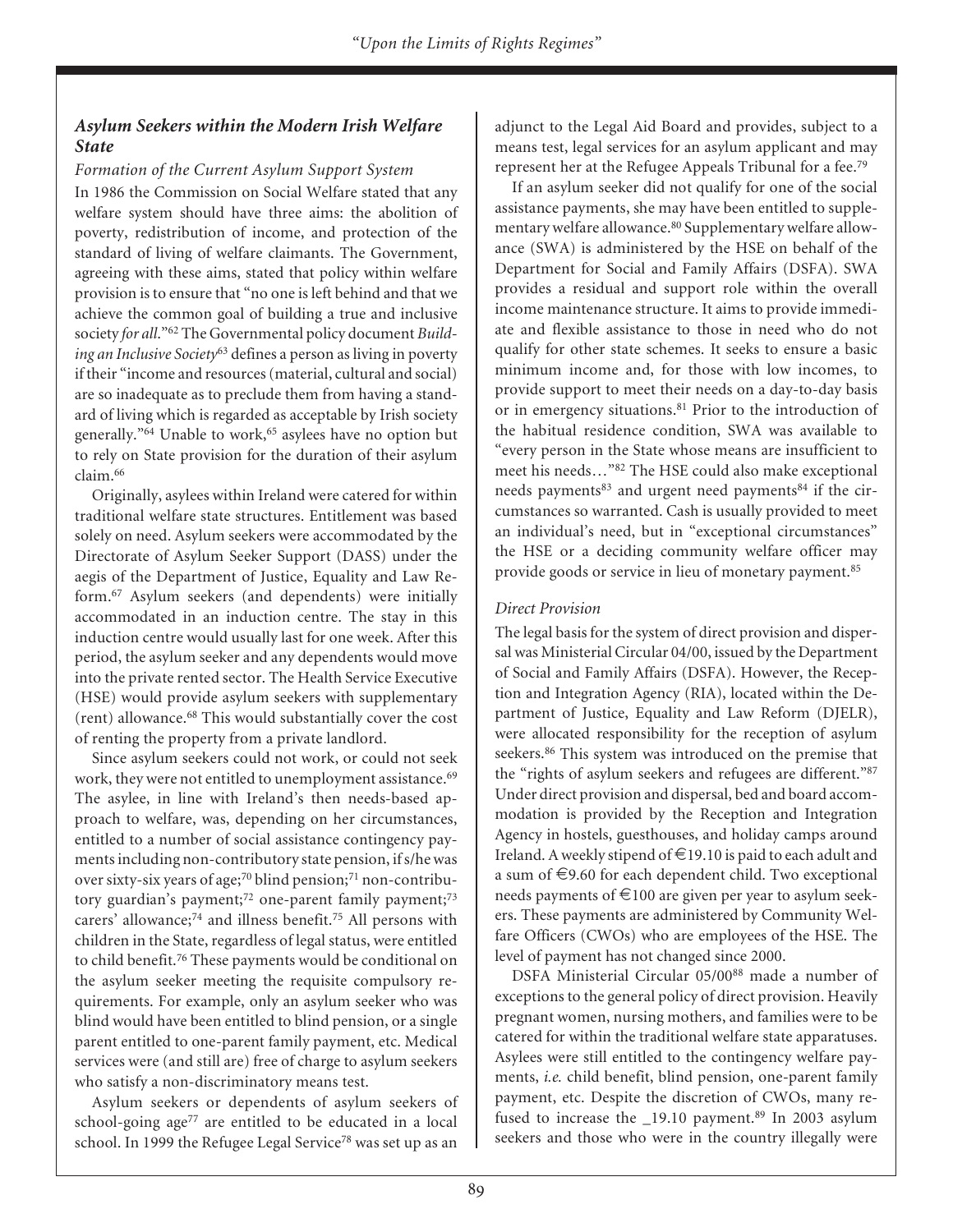legislatively barred from receiving rent supplement.<sup>90</sup> This prevented CWOs from placing any asylum seeker outside of the direct provision system. DSFA Circular 02/0391 stated that all the needs of asylum seekers, including those with medical or special needs, were now being catered for within the direct provision system.<sup>92</sup>

Asylum seekers are not obliged to accept the offer of direct provision. However, with the introduction of the habitual residence requirement (discussed below), the element of choice has been somewhat removed for those asylum seekers with no other means.

Accommodation centres issue each asylum applicant with a booklet.<sup>93</sup> This outlines the services provided by the reception centre; the accommodation rules; and the procedures to be adopted in withdrawing the right to access the accommodation centre. The obligations of the accommodation centre include the provision of a safe, hospitable and clean living environment; the obligation to treat the asylee with dignity and respect; provision of meals and school lunches for children; sanitary facilities; and the obligation to ensure all complaints are dealt with in a fair and efficient manner.94 In return, asylum seekers are expected to *inter alia* treat all persons in the centre with respect, to ensure the safety of their children, to keep noise to a minimum, not to engage in criminal behaviour, and to keep their living space clean and tidy.95 Asylum seekers must inform the management of the reception centre of any reasons for absences overnight, or where the asylum seeker moves out of the centre permanently.96 Part III of the booklet outlines the complaint procedures in place, in relation to the standards of the accommodation centre and behaviour of residents. In circumstances of extreme seriousness, an asylum seeker may be expelled from the direct provision system entirely.97

## *Habitual Residence and Accessing the Welfare State for Asylum Seekers*

Since May 1, 2004, social assistance contingency payments including SWA and child benefit are subject to the "habitual residence" requirement.98 It is therefore presumed, until the contrary is proven, that a person is not habitually resident, unless she has been present in Ireland or Common Travel Area<sup>99</sup> for a continuous period of two years.<sup>100</sup> There does not have to be a long-term plan to reside in the country.101 The 2004 Act was introduced to prevent abuse of the social assistance system by foreign nationals, and the Dáil debates usually referred to those coming from the (then) ten new European Union accession states.102 The Minister for Social and Family Affairs, Ms. Mary Coughlan, T.D., stated that the habitual residence requirement was necessary "to safeguard our social welfare system from … people from other countries who have little or no connection with Ireland."103 However, to ensure compliance with European Community law, EU nationals are entitled to a number of "family" payments which consist of child benefit and one-parent family payment. All EU nationals may also be entitled to SWA where they can show that they are in "genuine and effective employment" and satisfy the legislative criteria for grant of SWA. The granting of SWA would also allow an EU national access to supplementary rent allowance.

Those who applied for asylum after May 1, 2004, were very much affected by the habitual residence requirement. The asylum seeker who has a "temporary residence certificate"104 and has the right to remain in the state pending final determination of her application would find it difficult to prove that her residence is "habitual" for the purposes of accessing social welfare supports. This ensures that asylum seekers are wholly excluded from mainstream social welfare. Instead, asylum seekers are catered for within an exclusive and excluding direct provision system.

### *Reception of Unaccompanied Minors*

Unaccompanied asylum seekers under the age of eighteen are under the care of the HSE.<sup>105</sup> The Separated Children Seeking Asylum Service (SCSA) is the grouping within the HSE which caters for the needs of unaccompanied minors. While minors are in the care of the HSE, provisions of the Child Care Act 1991 apply.106 The HSE is under an obligation to promote the welfare of children who are not receiving adequate care and attention.<sup>107</sup> The welfare of the child is the paramount consideration.<sup>108</sup> The HSE is obliged to do all that they reasonably can to reunite the child with its family, if this is in the best interests of the child.109 An unaccompanied minor must be accommodated and maintained by the HSE.110 This care can be given in a number of ways, including placement with foster parents,<sup>111</sup> placement in residential care,<sup>112</sup> or making such other suitable arrangements as the HSE thinks proper with regard to the circumstances of the case.<sup>113</sup>

## *Overview of UK Reception System*

The Irish system of reception for asylum seekers was heavily influenced by British models of social support. Unlike Ireland's, the British system is highly legalized and the system of asylum supports has been subjected to parliamentary scrutiny.<sup>114</sup> Britain has attempted to withdraw all forms of support from asylees on a number of occasions.<sup>115</sup> Such attempts were met with judicial censure.<sup>116</sup> In 2000 Britain introduced a policy of asylum seeker dispersal, and provision for needs by way of accommodation and voucher support. Vouchers could be exchanged for goods at select supermarkets, with access to a very limited amount of cash.117 The voucher system was eventually phased out in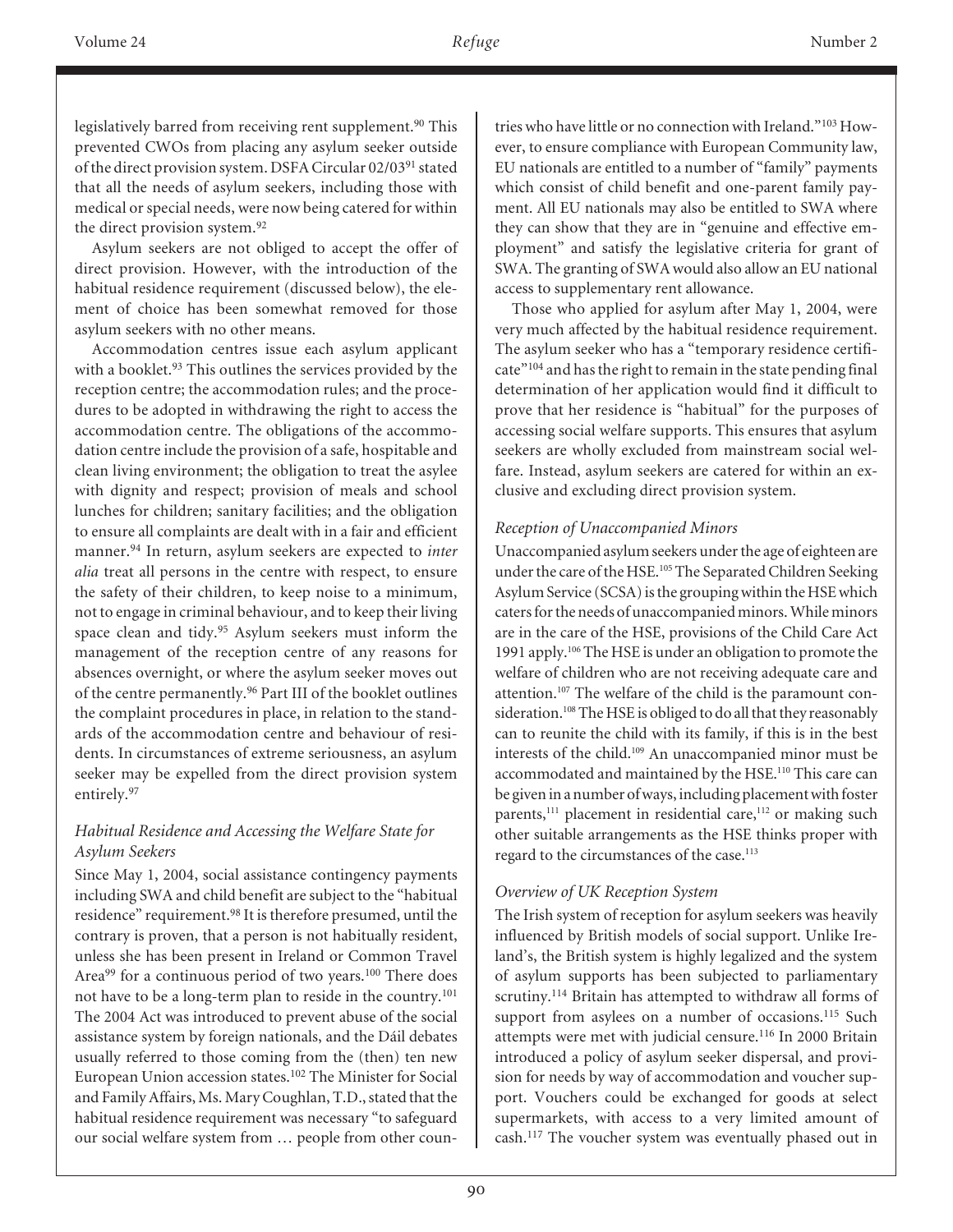2002. A direct provision system, similar to that operated by Ireland, was to be introduced on a limited and pilot basis.<sup>118</sup> Britain has in place measures for the suspension or discontinuation of asylee support in specified circumstances.<sup>119</sup> Within the UK unaccompanied minors are entitled to care and protection by virtue of the Children Act 1989. Similar to Ireland, children may be placed within foster care, residential homes, with extended family, and also within independent and semi-independent accommodation.

#### *Irish Law and International Obligations*

In relation to Ireland's obligations under international law, a number of issues arise. Ireland is failing to comply with the exact requirements of Article 18 (self-employment) and Article 26 (right to choose place or residence) of the *Refugee Convention*. Those asylum seekers who are "lawfully present in" the State are entitled to be treated no less favourably than aliens generally. The Ombudsman for Children has expressed her concerns in relation to Ireland's non-compliance with the *Convention on the Rights of the Child*. <sup>120</sup> The only other definitive statement on compliance of Ireland's reception conditions came from the Committee on the Elimination of Racial Discrimination.

The *Covenant on the Elimination of All Forms of Racial Discrimination* [CERD] provides that the Convention does not apply to "…distinctions, exclusions, restrictions or preferences made by a State Party to this Convention between citizens and non-citizens."121 The Committee has, however, noted with concern the policies of dispersal and direct provision within Ireland. States parties to CERD are under an obligation to "take all necessary steps with a view to avoiding negative consequences for individual asylum seekers and to adopt measures promoting their full participation in society."122 The Committee had previously criticized the United Kingdom for withdrawing certain social services to asylum seekers and expressed the view that "…it is a matter of great concern that most of the affected persons would be persons belonging to ethnic minorities."123 In remains to be seen whether the other human rights treaty bodies will comment on Ireland's international obligations in relation to the direct provision system for asylum seekers.

It appears, however, that the *Refugee Convention* and international human rights law have not been considered within the formation of reception conditions for asylum seekers within Ireland. UNHCR recommendations of ensuring human dignity and self-sufficiency within reception policies have remained unheeded. Since none of treaties mentioned above are incorporated into Irish law,<sup>124</sup> it is unlikely that the Irish courts will intervene to ensure compliance.

## *The Courts and Asylum Seekers*

#### *Constitutional Rights and Asylum Seekers*

Ireland's constitution, Bunreacht na hEireann (1937), recognizes "Fundamental Rights" under articles 40 to 44.125 In earlier jurisprudence personal rights of individuals were viewed as emanating from the "Christian and democratic nature…" of the State.126 Walsh J. in the *McGee* case stated that "…natural rights or human rights, are not created by law, but that the Constitution affirms their existence and gives them protection."127 Rights concepts were based on precepts of natural law. This natural law "…is of universal application and applies to all human begins…"128

#### *Socio-economic Rights and the Irish Courts*

Can the Irish constitution assist asylum seekers in preventing exclusion from the traditional structures of the welfare state? Article 45 of the Irish Constitution is entitled "Directive Principles of Social Policy." Article 45 envisages a social order wherein the State protects the welfare "of the whole people." "Justice and charity" inform all the institutions of national life.129 However, this provision is for the "general guidance" of the Oireachtas (Parliament and Senate) and is not to be cognizable in any court.130 In the case of *Ryan v. Attorney General*<sup>131</sup> Kenny J. stated:

[w]hen dealing with controversial social, economic and medical matters on which it is notorious views change from generation to generation, the *Oireachtas* has to reconcile the exercise of personal rights with the claims of the common good and its decision on the reconciliation should prevail unless it was oppressive to all or some of the citizens...<sup>132</sup>

The Irish courts have shown themselves willing to deal with socio-economic issues where specific constitutional rights are at issue, such as the right to education<sup>133</sup> or the right to private property.<sup>134</sup> However, it has proven difficult for the Irish courts to develop any jurisprudence on constitutional social rights. In the case of *O'Reilly v. Limerick Corporation*<sup>135</sup> Costello J. rejected *inter alia* the argument that the constitutional rights of dignity and vindication of the person extend to ordering the State to protect socio-economic rights of individuals.136 The learned justice utilized Aristotelian divisions of justice into commutative and distributive fields. Costello J. stated that the court cannot decide whether an individual has been deprived of what is his or her due. Although the Constitution "embraces the notion that the nation's wealth should be justly distributed,"137 this is for elected officials to decide, and not the courts.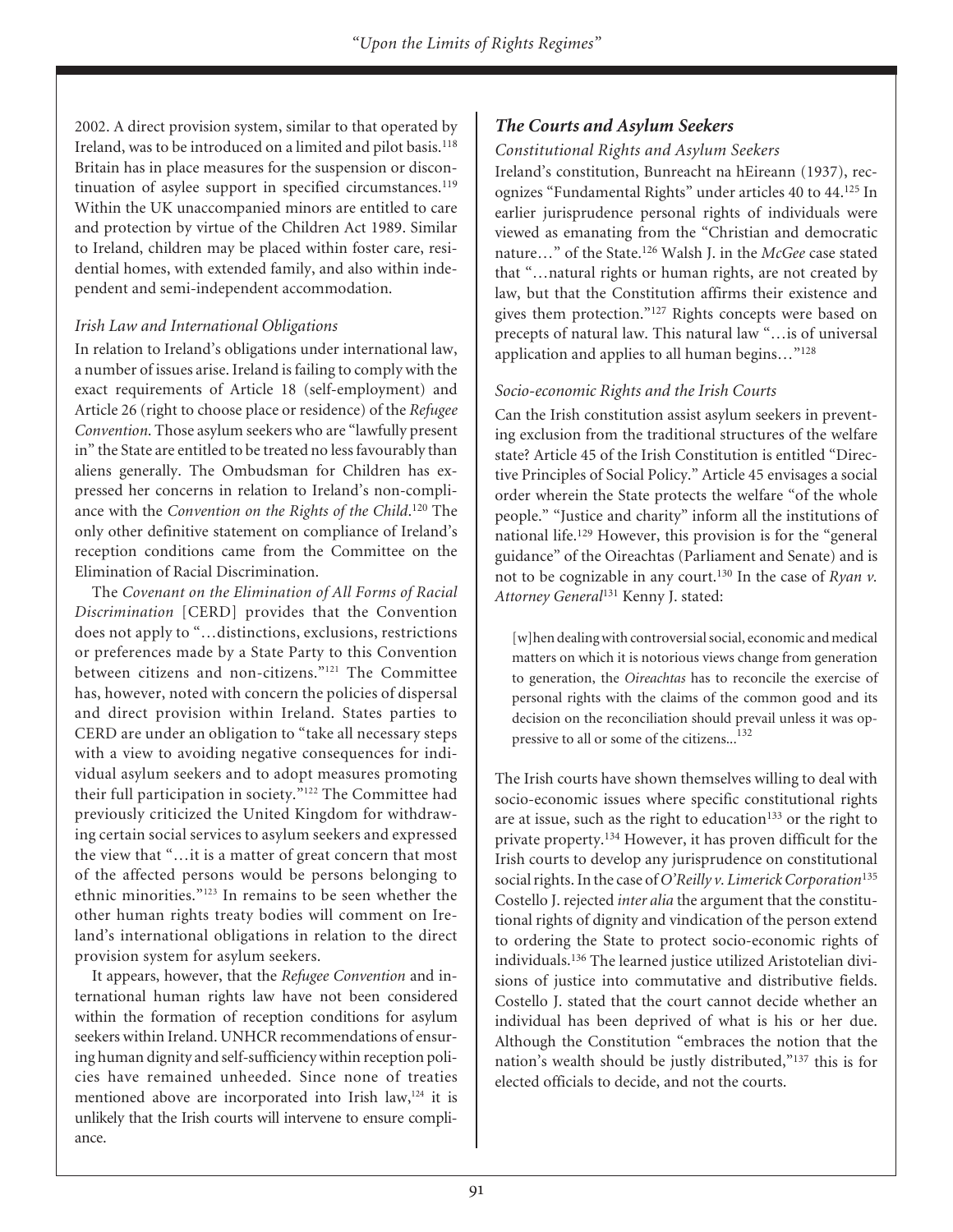### *Impact on Asylum Seekers*

The issue of asylum seekers, direct provision, and social rights has, as yet, not come before the courts. In the Supreme Court case of *T.D.*<sup>138</sup> Murphy J. stated that Ireland has no obligation to provide "any form of socio-economic benefit for any of its citizens, however needy or deserving."139 In an *obiter* statement in the *Lobe and Osayende* decision, Hardiman J. noted that "…the State makes available to [asylum] applicants an elaborate system of legal advice and free legal representation as well as social welfare or direct provision for their needs. All this is as it should be…"140 It therefore would seem that like citizens and other residents, asylees could not rely on Irish constitutional provisions in arguing that their reception conditions are insufficient or inadequate.

### *British Courts and the Reception of Asylum Seekers*

Even before the adoption of the Human Rights Act 1998, the British courts had taken some tentative steps towards protecting the socio-economic rights of asylum seekers. The British courts have, in general, never declared a common law right to a certain minimum standard of living.

The withdrawal of social rights of asylum seekers by means of a statutory instrument was prevented by the Court of Appeal.141 However, the effect of this judgement was later reversed by a legislative amendment.142 After this withdrawal, the British courts relied on section 21(a) of the National Assistance Act 1948<sup>143</sup> to ensure that illegal immigrants and asylum seekers did not become destitute and received some assistance.144 The New Labour government gave asylum seekers limited rights to social support in the Immigration and Asylum Act 1999. Section 21 was amended to exclude those subject to immigration control, including asylum seekers.<sup>145</sup> The British courts continued to ensure a certain minimum level of socio-economic protection would be available to *certain* excluded immigrant categories. In *Westminster* the Law Lords set down the definitive test which applies under the amended section 21.146 A person must be in need of care and attention, and this must arise from one or a combination of the following factors: age, illness, disability, or other circumstances. Any such care and attention must not be provided for by any other statute. This excluded able bodied asylum seekers from its ambit.

Section 55 of the Nationality, Immigration and Asylum Act 2002 attempted to withdraw any entitlement to support for those asylum seekers who did not apply for status "as soon as reasonably practicable." In *Limbuela* the House of Lords utilized article 3 of the *European Convention of Human Right*s to ensure that asylees received a certain minimum level of State support so as to prevent destitution.<sup>147</sup>

All the Law Lords emphasized the specifics of the *Limbuela* case. Asylum seekers who were lawfully in the country were unable to work. Asylees who were new to the UK and unfamiliar with language and legal requirements had to apply for asylum as soon as the Secretary of State found it would have been reasonably practicable to do so. If an asylum seeker failed to apply for asylum "as soon as reasonably practicable," they were denied any form of State support. Those who failed to gain any familial or charitable support were expected to live on the streets without access to food, water, shelter, heat, or clothing. Baroness Hale noted that:

[t]he State has taken the Poor Law policy of "less eligibility" to an extreme which the Poor Law itself did not contemplate, in denying not only all forms of state relief but all forms of self sufficiency, save family and philanthropic aid, to a particular class of people lawfully here.<sup>148</sup>

Ireland has not attempted to withdraw social rights from asylum seekers to the same extent as the UK. The impact of the *European Convention on Human Rights*<sup>149</sup> within the Irish courts on issues relating to socio-economic rights of asylum seekers has yet to be tested before Irish courts. It is, however, highly unlikely that the courts would stray from their traditionalist interpretation regarding the non-justiciability of claims to social rights.

## *Political and Societal Responses to Reception of Asylum Seekers*

#### *Societal Responses*

Ireland has only recently emerged from the pain and tragedy which mass emigration caused to the population, economy, and national psyche. For much of the nineteenth and twentieth centuries, Irish people had constant need to seek sanctuary for political and economic reasons in countries afar. Irish history and culture is supposedly marked by the Judaeo-Christian tradition, where the "welcoming of the stranger…becomes the occasion of blessing and fruitfulness."150 Saorstát Eireann (The Irish Free State) along with the Republic of Ireland had a shameful history in the treatment of European Jewry and Hungarian political persecutees. Chilean, Bosnian, and Kosovar refugees fared somewhat better.

Rather than recognizing the historical parallels with Ireland's past, the increase in the numbers applying for asylum saw a reactionary response from the popular press.<sup>151</sup> Ireland was portrayed as "swamped" by "bogus" asylum seekers. Asylum seekers and refugees were classed as rapists<sup>152</sup> and criminal thugs.153 Asylum seekers were seen as responsible for diverting state resources away from the more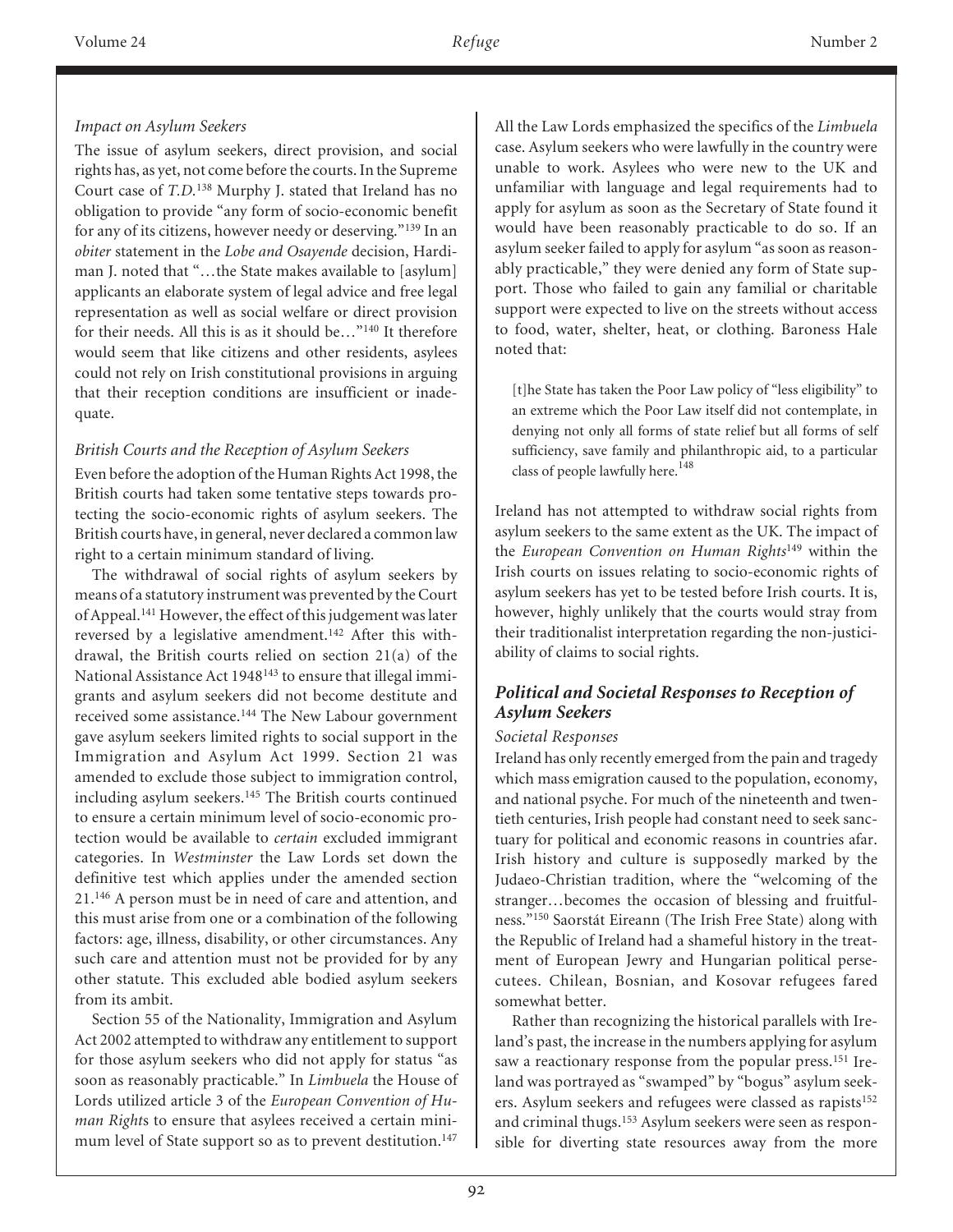destitute Irish people.154 Asylum seekers were dehumanized<sup>155</sup> and rumours about their wealth increased. Popular myths among the public included beliefs that asylum seekers were receiving social welfare payments to purchase cars, designer clothes, and mobile phones and for socialization in pubs.156 So widespread were the rumours, UNHCR and the National Consultative Committee on Racism and Interculturalism (NCCRI) held an information campaign and produced leaflets which were widely distributed to inform the Irish public on the true nature of the reception system for asylum seekers within Ireland.157

#### *Political Responses*

The reaction to the increase in asylum seekers was met with puzzlement and despair by the then Minister for Justice, Mr. John O'Donoghue. The Minister expressed surprise at the level of applications due to a lack of conflict near Irish borders. The fact that Ireland was not a colonial power further added to the surprise in the rise of asylum applications. <sup>158</sup> Direct provision was justified on the basis of maintaining a Common Travel Area with the UK. The then Minister for Justice also cited the introduction of a new social support scheme for asylum seekers within Britain as a further reason for the introduction of direct provision within Ireland.159 This seemed to suggest a perception that there would be further asylum flows to Ireland, were measures not taken to greatly limit and reduce support to those who applied for asylum.

The system of direct provision within Ireland was promoted as being a "fair and effective" means of meeting the basic needs of asylees.160 Those asylum seekers who were "genuine" would, according to the Minister, appreciate that one of the purposes behind direct provision was the prevention of fraud.161 This statement suggested that the traditional welfare structures which were in place were being used fraudulently by some asylum seekers. Evidence for this contention was not provided by the Minister.

The British asylum debate proceeded on the basis that a large number of economic migrants were bypassing the immigration system through claiming asylum.<sup>162</sup> The 1998 British White Paper on immigration sought to ensure asylum seekers would not be destitute while their asylum claim was processed.163 However, asylum seekers were expected to seek support in their "*own communities"* before seeking government assistance.164 The British Government saw its role as providing a "security net" for those without any other means, on a cashless basis and, as with Ireland, accommodation was provided on a no-choice basis.

The separation of asylum seekers from traditional welfare structures was achieved by the creation of separate welfare bodies. The Reception and Integration Agency (RIA) within Ireland and the National Asylum Support Service (NASS) within Britain were located within home affairs ministries rather than within social affairs governmental departments. Within both Ireland and Britain, the establishment of these agencies led to an exclusive and isolated welfare system for asylum seekers.

Unaccompanied minors are the one group that remains within legislated social care protection. However, the extent to which unaccompanied minors receive adequate protection has been questioned. The Irish Refugee Council (IRC) has noted the care provided for unaccompanied minors by the HSE is less than adequate. Unaccompanied minors presenting to immigration officials out of hours are often placed in homeless hostels for the first night. There is much less of a care service provided to unaccompanied minors in comparison with Irish children in need of care. The IRC report recommended that a guardian *ad litem* be appointed to each unaccompanied minor to represent her interests.<sup>165</sup> The report further recommended a movement away from a hostel type of accommodation, with foster placements to be considered much more readily.<sup>166</sup>

The Ombudsman for Children, Ms. Emily Logan, has criticized the nature of some of the hostel accommodation centres where unaccompanied minors are living.<sup>167</sup> The standards of these accommodation centres differed greatly, from excellent to less than desirable.168 The Ombudsman stated her belief that the differences between care provided to Irish children and that provided to unaccompanied minors breached non-discrimination provisions of the *Convention on the Rights of the Child*. <sup>169</sup> Similar concerns have been expressed in relation to the level of care and support which unaccompanied minors received in comparison with other children in the care of the British social services.170

### *Asylum Seekers: From Need to Status within the Irish Welfare State*

The Irish Government deems it acceptable to give asylees a standard of living well below that of others who rely on the "Welfare State." It is Irish governmental policy that all people should live in dignity, where the most vulnerable are "cherished and cared for."171 Government policy is to ensure that those relying on the welfare system "can sustain dignity and avoid poverty."172 However the inclusion of asylum seekers within anti-poverty strategies and social inclusion measures seems superficial.

The welfare state has become a forum for deciding who can be a "full" member of a society, deserving of support, and who may not.173 Prior to 2000, when direct provision was introduced, the Irish welfare system recognized "the essential oneness of humanity."174 Need was the main basis for accessing welfare support. Irish discourses on "social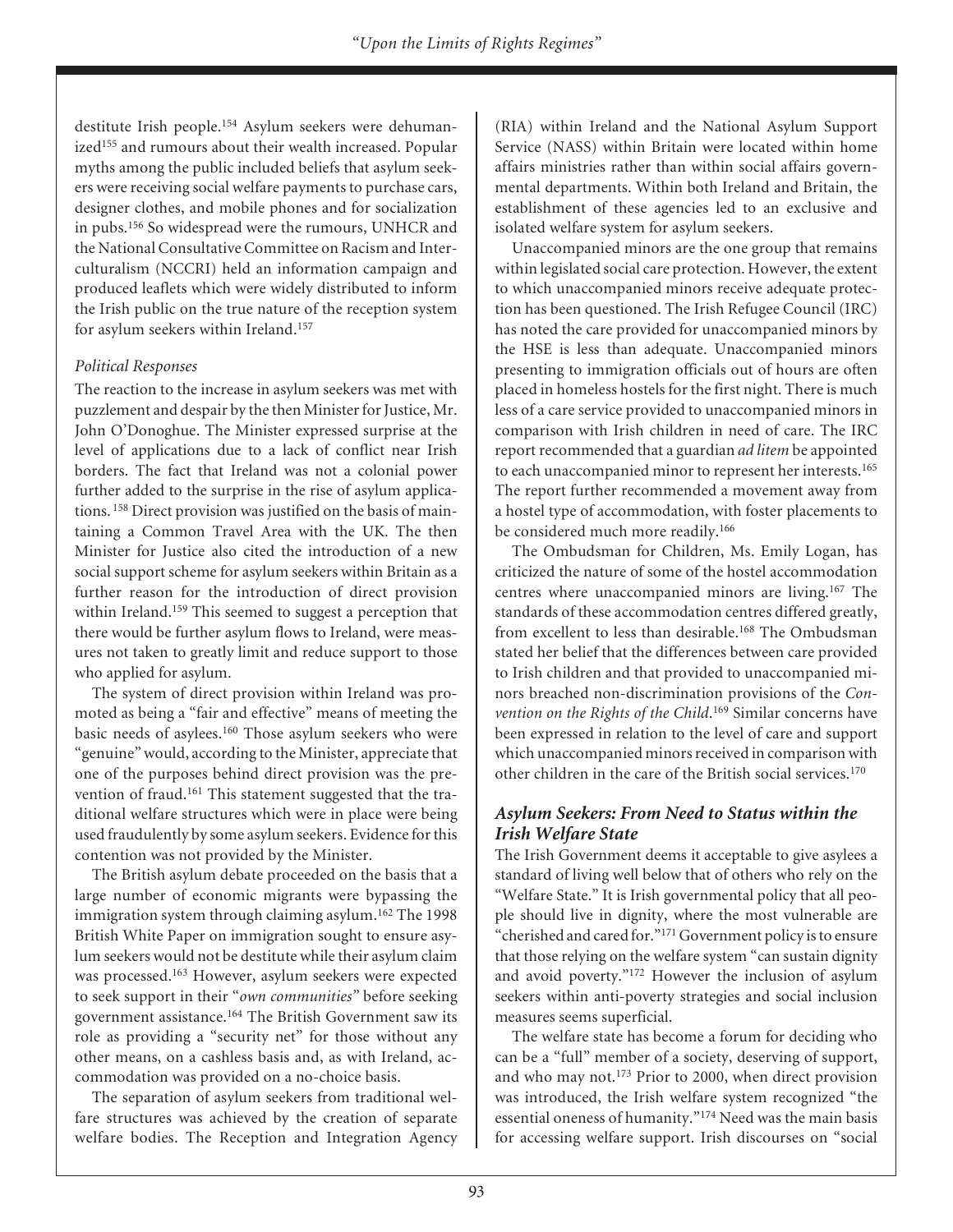inclusion," elimination of poverty, full employment, and equality are sparsely applied to the asylum seeker. The involvement of the Irish Justice Department and British Home Office has ensured that asylum seekers' basic needs are treated as lesser than those of others in need. The "oneness" of the poor is separated between the "undeserving" asylee poor and the "deserving" indigenous pauper.

The *National Action Plan against Racism 2005–2008* has five key objectives to combating racial discrimination.<sup>175</sup> The National Action Plan recognizes that racism occurs against labour migrants, refugees, and asylum seekers through overt discrimination, assaults, and other types of behaviour, institutional racism, and labelling.176 There is an express commitment to the inclusion of ethnic and racial minorities in tackling poverty and ensuring social inclusion.177 However, this is tempered by statements that refugees and asylees are not a "homogenous community"178 in terms of access to rights, services, and integration.<sup>179</sup> While the National Action Plan notes the harmful effects of discrimination and labelling<sup>180</sup> it does not fully engage in a discussion on the rationale behind the separation of asylum seekers from the traditional forms of welfare support.<sup>181</sup>

While the Government is committed to developing a more detailed asylum support policy, it will only be done in the framework of direct provision.<sup>182</sup> Ambiguity remains about the extent to which the system of direct provision can truly avoid a situation wherein an individual can be said to be living free from poverty and living in an inclusive society which fosters interaction, equality of opportunity, and respect.

## *Challenging the "Welfare Apartheid"*

Within Ireland, asylum seekers live on "the limits of rights regimes."183 Fanning argues that Irish responses to asylum seekers "have been shaped by a legacy of exclusionary state practices and racism."184 Ireland has played a reluctant host to asylees where "[r]acism within Irish society continues to be mobilised for administrative purposes."<sup>185</sup> Irish politicians rely on actions of foreign governments as a legitimization for our reception policies towards asylum seekers. The exclusion from the "inclusion debate" marks the asylum seeker as a unique entity within Irish anti-poverty discourses. National welfare states which on their own have been described as being a "threshold of inequality"186 in and of themselves can, in relation to asylum seekers, be viewed as creating a "new apartheid."187 Sales notes that changes to the general welfare system have made asylum seekers more visible.188 Geddes feels that the "bogus myth of welfare scrounging"<sup>189</sup> is polluting contemporary immigration debate. The separate welfare system and the lack of educational and employment opportunities contribute to the "unde-

serving" label applied to asylum seekers.<sup>190</sup> Moran opines that it is the policies of differentiation of the asylee, through the system of direct provision post-2000, that have sown the seeds of racist and xenophobic reaction of the press and society. <sup>191</sup> The almost natural exclusion of asylum seekers from traditional welfare state structures is in stark contrast to attempts to foster intercultural debates and to challenge institutionally racist practices.

## *Conclusion*

State-centric concerns surrounding immigration control and abuse of the asylum system have trumped the ideals of poverty prevention and tackling racial discrimination. Universality and inclusion were at the core of the initial reception system for asylum seekers. However, by 2000, Ireland limited social rights and placed asylum seekers within accommodation centres. Over the years, further restrictions on monetary support were introduced. The *de facto* exclusion of unaccompanied children who seek asylum from full social care protection is particularly evident when compared to the protection given to Irish children. This further underlines the exclusion of asylum seekers from the welfare state and social care structures. Irish courts have failed to recognize socio-economic rights as inherent within liberal democratic constitutional fundamental rights provisions. This stands in contrast to the approach taken by the British courts. The British courts have placed concepts of human dignity and prevention of inhuman and degrading treatment at the core of social rights protection for asylum seekers. A fundamental re-evaluation of the natural-law-based human rights protection within the Irish Constitution is needed.

Concerns also exist in relation to Ireland's lack of compliance with international law, in particular the *Refugee Convention* and the various treaties which make up the international human rights treaty regime. While there are a number of flaws within the Reception Standards Directive, had Ireland exercised the opt in, a fully legislated system of asylum support might have been put into place. This would have ensured a number of improvements, in particular regarding the (limited) right to work and a fairer and more transparent system for the complaints of, and against, asylum seekers.

The obstinate response of the press fuelled the perception of asylum seekers as undesirable. The reaction of Irish politicians was not much better. The historical parallel between anti-Irish discrimination in other countries and the discrimination in place for asylum seekers has been ignored. Provision of support and services for asylum seekers through the mainstream welfare state should be the core aim of Government policy. The adoption of a rights-based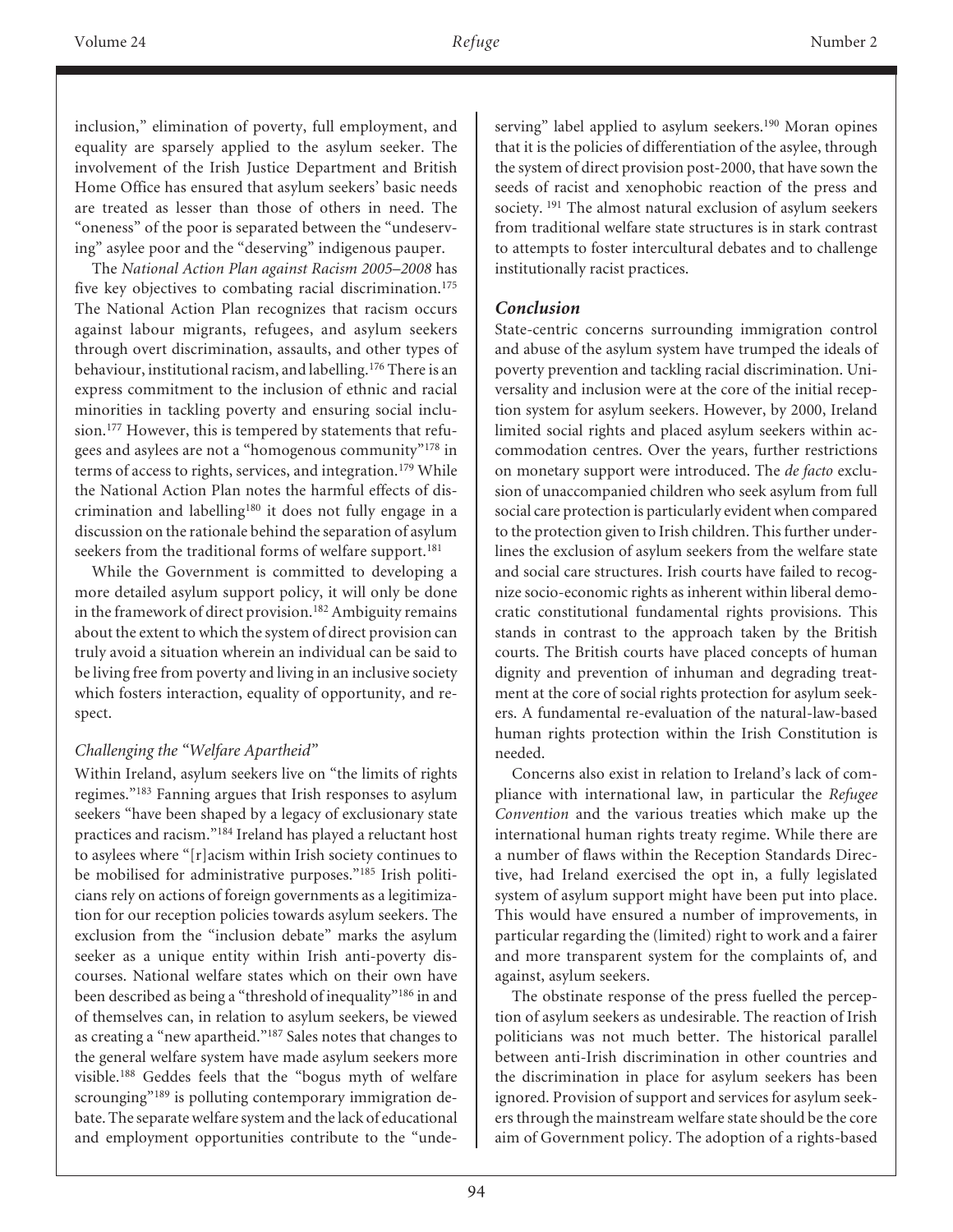approach to minimum social entitlement for asylum seekers will ensure a more inclusive and participatory democratic society. Such aims would also honour the Irish Government's commitments to poverty prevention, social inclusion, and anti-racism.

#### *Notes*

- 1. For a breakdown of the Irish statistics on asylum applications, please see online: cf2 <http://www.orac.ie/> (date accessed 3 October 2007).
- 2. Section 8(1)(a) of the *Refugee Act 1996* (as amended).
- 3. *Westminster City Council v. National Asylum Support Service*, [2002] UKHL 38, para. 20, per Lord Hoffman.
- 4. *Ibid.*
- 5. See Department of Social, Community and Family Affairs, *National Anti-Poverty Strategy* (Dublin: Stationary Office, 1997); Department of Justice, Equality and Law Reform, *Integration: A Two Way Process* (Dublin: Stationary Office, 2000), Department of Social, Community and Family Affair *, Building an Inclusive Society* (Dublin: Stationary Office, 2001), Department of Justice, Equality and Law Reform, *National Action Plan against Racism 2005–2008* (Dublin: Stationary Office, 2005), Department of An Taoiseach, *Towards 2016 : Ten-year Framework Social Partnership Agreement 2006–2015* (Dublin: Stationary Office, 2006), Office of Social Inclusion, *National Action Plan for Social Inclusion 2007–2016* (Dublin: Stationary Office, 2007).
- 6. Paras. 13 and 14 of the Tampere Conclusions.
- 7. *Consolidated Versions of the Treaty of the European Union (*TEU*) and of the Treaty establishing the European Community* (TEC) [2006] *Official Journal* C.321.E/1.
- 8. *Council Directive 2003/9/EC of 27 January 2003 Laying Down Minimum Standards for the Reception of Asylum Seekers*[2003] *Official Journal* L.31/18. The UK did opt in to this directive and therefore is bound by its terms.
- 9. Preamble 7 of Reception Standards Directive [RSD]. Under article 4 of the Directive nothing prevents member states from adopting more favourable conditions.
- 10. Preamble 8RSD.
- 11. Article 8 of the Directive states that if families are provided with housing, the Member State should "as far as possible" maintain family unity.
- 12. Under article 11RSD, member states may provide for the right to work at an earlier stage of the asylum process; however, member states may also specify that nationals of member states or other third country nationals should have priority over asylees in gaining access to the labour market.
- 13. Article 10RSD. However, education may take place in reception centres, or a child's access to education may be delayed for a period of up to one year. In that period, the child should be following a specified education program which would see her accessing mainstream education in the future.
- 14. The right to health care under article 15RSD may be limited to emergency or essential treatment of illness.
- 15. Articles 13 and 14 of the Directive set out the rights and entitlements of asylees and the modalities of reception conditions including allowing States a variety of means to implement reception conditions be it by accommodation, cash, or in-kind support.
- 16. Article 16RSD provides for the withdrawal or reduction of reception conditions where a claim has not been made as soon as reasonably practicable, the asylee abandons his accommodation, has already lodged a claim in another member state, or has sufficient means to support him/herself. Supports must be withdrawn or reduced only after a careful and objective decision is reached on the individual case at hand.
- 17. Articles 17–20RSD. Unaccompanied minors, minors, pregnant women, victims of torture or sexual abuse, the disabled, and the elderly are all considered as being vulnerable.
- 18. Article 21RSD.
- 19. The *Convention relating to the Status of Refugees*, 28 July 1951, 189 U.N.T.S. [*Refugee Convention*].
- 20. UNHCR documents have often noted the need for protection of asylees given that all refugees were also, at one time, asylum seekers. UNHCR, *Notes on International Protection* (Geneva,: UNHCR, 1993), para. 11. Indeed the definition which UNHCR gives to "asylum" in refugee contexts is quite apt: "Asylum, in the core sense of admission to safety in another country, security against refoulement, and respect for basic human rights, is the heart of international protection. Without asylum, the very survival of the refugee is in jeopardy." (para. 8)
- 21. Art. 3 (non-discrimination), art. 4 (the right to practise religion and instruct children on religious matters), art. 7(1) (exemption from reciprocity), art.8 (exemption from exceptional measures against the person, property, or interests of the nationals of a foreign State, where the refugee is a national of that State), art. 13 (the right to acquire moveable and immovable property), art. 16(1) (free access to Courts), art. 20 (the right to be included in rationing measures), art. 22 (the right to public elementary education), art. 27 (the right to identity papers), and art. 33 (the prohibition of *refoulement*).
- 22. Art. 18 (the right for a refugee to lawfully engage "on his own account" industrial, commercial, agricultural or handicraft self employment), art. 26 (right to choose place of residence and the right to move around freely) and art. 32 (a right not to be expelled except on the grounds of national order or public security).
- 23. This interpretation is shared by a number of well-established academic authorities. See in particular A. Grahl-Madsen, *A Commentary on the Refugee Convention 1951* (Geneva: UNHCR, 1997); J. Hathaway, *The Rights of Refugees under International Law* (Cambridge: Cambridge University Press, 2005), especially c. 3, 4, and 5.
- 24. Under arts. 4, 14, 16, 20, 22(1), 23, 24, and 29 (fiscal charges and taxes) treatment on these issues must be at least as favourable as that given to nationals.
- 25. Arts. 7(1), 13, 15, 17, 18, 19, 21, 22(2) (post-primary education), and 26.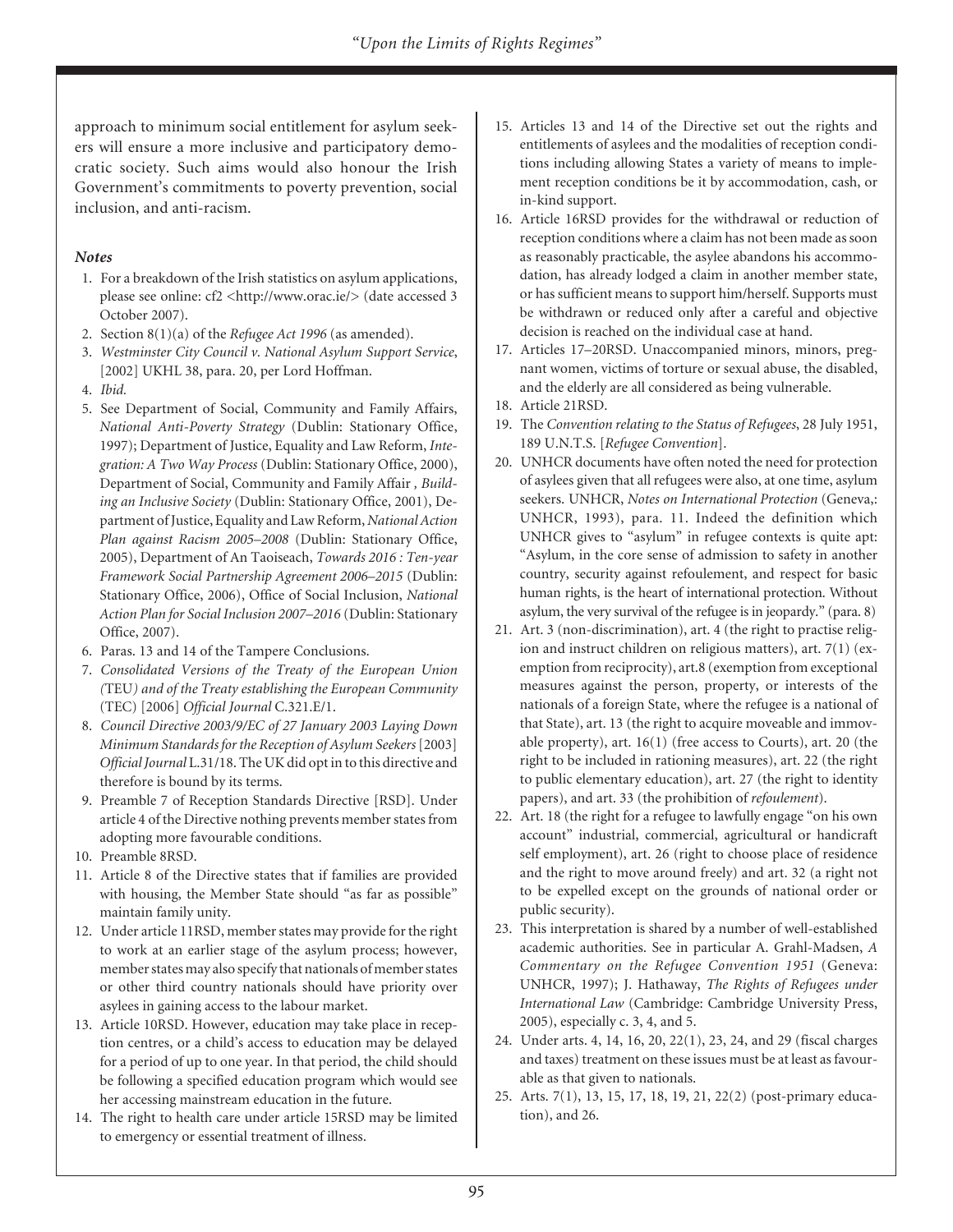- 26. Executive Committee Conclusion No. 93 (LIII) of 2002, preamble, para. 3, UNGA Doc. No. A12 (A/57/12/Add. 1).
- 27. *Ibid.* at para. (b)(i).
- 28. *Ibid.* at para. (b)(ii)
- 29. *Ibid.* at para. (b)(iii)
- 30. *Ibid.* at para. (b)(iv).
- 31. This is the name given to the three main human rights instruments within the UN human rights protection framework: the *Universal Declaration of Human Rights* [UDHR], GA Res. 217A(III) UN Doc. A/810: the *International Covenant on Civil and Political Rights* [ICCPR], UN Doc. A/6316 (1966); and *International Covenant on Economic Social and Cultural Rights* [ICESCR], UN Doc. A/6316 (1966).
- 32. Art. 2, UDHR; art. 2(1), ICCPR; art. 2(2), ICESCR.
- 33. Art. 3, 6, 8, 10, 11, 13, 14, 15, and arts. 17–29, UDHR; arts. 9, 16, 18, 19, and 22, ICCPR; arts. 7, 8, 9, 11, 12, 1, and 15, ICESCR.
- 34. Art. 6, ICCPR.
- 35. Arts. 10, 14, and 26, ICCPR.
- 36. Arts. 9, 1, and 15, UDHR; arts. 7, 8, 9, and 15, ICCPR.
- 37. Art. 28 *et. seq.*, ICCPR.
- 38. The functions of the Committee originally lay with the Economic and Social Council (ECOSOC); however ECOSOC Resolution 1985/17 assigned this competency to a group of independent experts who examine state compliance under the Covenant.
- 39. See generally Communication No. 965/2000 *Karakurt v. Austria*, ICCPR, UN Doc. A/57/40, CCPR/C/74/D/965/2000, Vol. 11 304 (4 April 2002); Communication No. 1054/2002 *Kriz v. Czech Republic* UN Doc. CCPR/C/85/D/1054/2002; ICESCR General Comment No. 4, para. 6, "[t]he right to adequate housing applies to everyone and in accordance with article 2(2) not subject to any form of discrimination."; General Comment No. 14 *The Right to the Highest Attainable Standard of Health (Article 12)* UN Doc. E/C.12/2000/4 (11 August 2000), para. 3, "The right to health is closely related to and dependant on the realization of other human rights including the rights to food, housing, work, education, human dignity, life, non-discrimination, equality and the prohibition against torture."
- 40. *Covenant on the Elimination of All Forms of Racial Discrimination* [CERD], UN Doc. A/6014 (1966); *International Convention on the Elimination of Discrimination Against Women* [CEDAW], UN Doc. A/34/46 (1979); *International Convention on the Rights of the Child* [CRC], UN Doc. A/44/49 (1989). See in particular General Recommendation No. 30, *Discrimination against Non-Citizens*, UN Doc. CERD/C/64/Misc.11/ rev.3 (February/March 2004). Hathaway in *The Rights of Refugees under International Law*, at p. 146, states that there is a need for all the treaty supervisory bodies to reject the notion that differences based on citizenship can in some way be "reasonable."
- 41. M. Cousins, *Explaining the Irish Welfare State: A Historical, Comparative and Political Analysis* (Dublin: Edwin Mellen Press, 2005) at 8.
- 42. *Ibid*. at 13.
- 43. *Ibid.* at 14.
- 44. *Ibid*. at 15.
- 45. See M. Cousins, *Social Welfare Law* (Dublin: Thomson Roundhall, 2002). The Beveridge idea of universal and free health service was never adopted within the Republic of Ireland.
- 46. See generally D. Keogh, *Jews in Twentieth Century Ireland: Refugees, Anti-Semitism and the Holocaust* (Cork: Cork University Press, 1998).
- 47. For a list of signatories and ratifications to both the *Refugee Convention* and the *1967 Protocol,* see online: lang1033 <http://www.unhcr.org/cgi-bin/texis/vtx/protect/opendoc. pdf?tbl=PROTECTION&id=3b73b0d63> (date accessed: 3 October 2007).
- 48. E. Ward, "'A Big Show Off of What We Could Do'— Ireland and the Hungarian Refugee Crisis of 1956" (1996) 7 *Irish Studies in International Affairs* 131–141.
- 49. *Ibid.* at 136.
- 50. *Ibid.*
- 51. *Ibid.* at 138–139. Ward notes that food was served cold, the Hungarian refugees were effectively confined to the camp, education for children was provided for inside the camp and not alongside local children. This, she argues, "exaggerated feelings of being in a ghetto." Most of the refugees resettled in Canada and the camp closed on 15 December 1958. Ward ultimately concludes that this episode was a failure and a "big show off to show what we could do." Deputy McQuillan to Minister Aiken, *Dáil Debates* vol. 161, col. 630 (2 May 1957).
- 52. Deputy J. Murphy, *Dáil Debates,* vol. 161, col. 629 (2 May 1967).
- 53. Deputy Hillery, *Dáil Debates* vol. 161, col. 630 (2 May 1967).
- 54. B. Fanning, *Racism and Social Change in the Republic of Ireland* (Dublin: Manchester University Press, 2002) at 95.
- 55. *Ibid.* at 97.
- 56. From 1981 to 2000 the Government granted family reunification to 591 applicants. There were 200 births, 33 deaths, and 147 individuals departed to third countries. See online: <http://www.ria.gov.ie/integration/programme\_refugees/vi etnamese\_programme/> for full figures (date accessed 3 October 2007).
- 57. C. O'Regan, *Report of a Survey of Vietnamese and Bosnian Refugee Communities in Ireland* (Dublin: Refugee Agency, 1998) at 46.
- 58. *Ibid.* at 48.
- 59. *Ibid.* at 98.
- 60. There were 886 persons admitted to the State for family reunification, while 174 individuals voluntarily repatriated themselves in this period, with just 35 people departing to a third country. See online: <http://www.ria.gov.ie/integration/programme\_refugees/bosnian\_programme/> for full figures (date accesssed 3 October 2007).
- 61. In 1999 there was an intake of 1,032 Kosovar refugees. There were 31 applications for family reunification approved, 39 births, and 2 deaths. In contrast with the Vietnamese and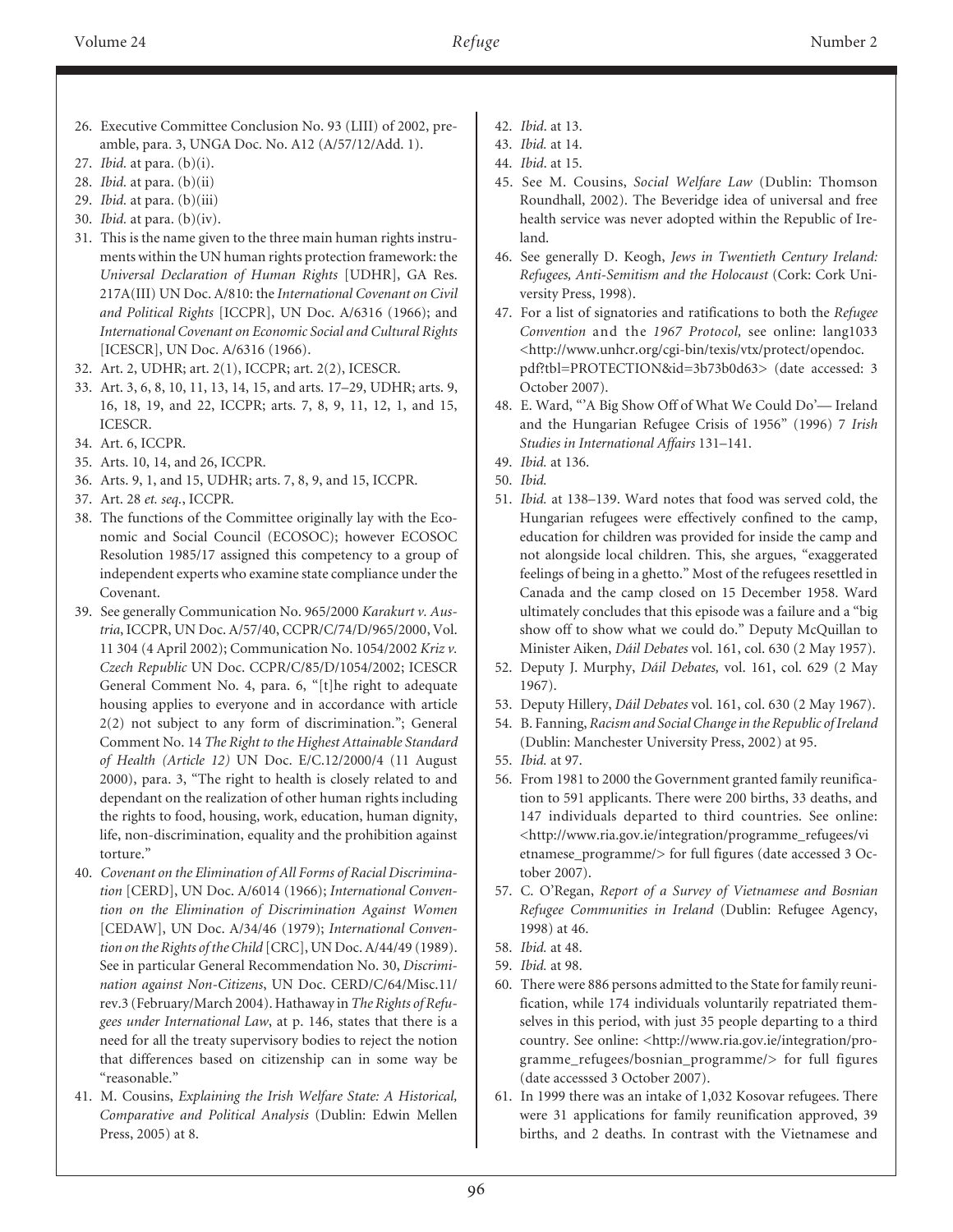Bosnian repatriation rates, 956 Kosovar refugees were repatriated, with just 144 remaining in Ireland after 2001.

- 62. Foreword by An, Taoiseach, Mr. Bertie Ahern T.D., An Tánaiste, Mr. Michael McDowell T.D. and Minister for Social and Family Affairs, Mr. Séamas Brennan, T.D. in *National Action Plan for Social Inclusion 2007–2016,* at 4 [emphasis added].
- 63. *Supra* note .
- 64. *Ibid.* at 6.
- 65. Section 9(4)(b) of the *Refugee Act 1996* (as amended). Although generally prevented from working, a concession was made to asylum seekers who were in the country for a period of at least twelve months prior to 27 July 1999. For more information on the limited and unsuccessful nature of this scheme, see B. Fanning *et al.*, *Asylum Seekers and the Right to Work in Ireland* (Dublin: Irish Refugee Council, 2000).
- 66. On the other hand, those granted refugee status are entitled to all the same rights as Irish citizens, including the right to work, the right to social welfare on the same basis as nationals, the right to health care, the right to reside in the State, and the right to travel (excluding travel to their country of origin); see s. 3 of the *Refugee Act 1996* (as amended).
- 67. The Directorate of Asylum Seeker Support, which was under the Department of Justice, Equality and Law Reform and the Refugee Agency, under the auspices of the Department of Foreign Affairs, merged in April 2001 to form the Reception and Integration Agency (RIA).
- 68. This legislative base for this payment is now to be found under part III, c. 9 of the *Social Welfare (Consolidation) Act 2005* [the 2005 Act]. It should be noted that the 2005 Consolidation Act includes the "habitual residence" requirement. When discussing the asylum support system prior to 1 May 2004, readers should ignore the habitual residence requirement. The 2005 Consolidation Act (as amended by the *Social Welfare Act 2006* and the *Social Welfare Law Reform and Pensions Act 2006*) simply restates the current law within one statute. The previous consolidation act was the *Social Welfare (Consolidation) Act 1993*.
- 69. Section 141 of the 2005 Act. To qualify for unemployment assistance (now renamed jobseeker's allowance, see Schedule One of the *Social Welfare Law Reform and Pensions Act 2006*) an individual must prove that she is actively seeking work. Since asylees are prevented from working (section 9(4)(b) of the *Refugee Act 1996*), which if breached could result in a fine and/or up to six months in prison, they would be incapable of entitlement to jobseeker's allowance.
- 70. Now provided under s. 153 of the 2005 Act.
- 71. S. 161 of the 2005 Act.
- 72. S. 163 of the 2005 Act provides an entitlement for all those looking after orphaned children to be entitled to a welfare payment. Guardian payment was originally named orphan's pension (see Schedule One of the *Social Welfare Law Reform and Pensions Act 2006*).
- 73. S. 173 of the 2005 Act.
- 74. S. 180 of the 2005 Act.
- 75. S. 210 of the 2005 Act. This payment had previously been known as disability benefit (see Schedule One of the *Social Welfare Law Reform and Pensions Act 2006*).
- 76. Ss. 219–223 of the 2005 Act.
- 77. Art. 42.4 of Bunreacht na hEireann provides that the State shall provide for free primary education. S. 31 of the *Education (Welfare) Act 2000* sets the minimum school leaving age at sixteen years.
- 78. Provisions of this scheme are now set down in *Civil Legal Aid (Refugee Appeals Tribunal) Order 2005* (S.I. No. 750 of 2005).
- 79. A person's income must be below \_13,000.The current rates are \_6 for advice and \_29 for representation before the Refugee Appeals Tribunal or the High Court.
- 80. Chapter 11, Part III of the 1993 Act contained the universalistic clauses; the current SWA requirements are contained within Chapter 9, Part III of the 2005 Act (this includes the habitual residence requirement).
- 81. See L. Thornton, "Discretion and Law in the British and Irish Social Welfare Systems" [2005] *Cork Online Law Review* X.
- 82. Full-time students, those in full-time employment, and persons involved in a trade dispute are not entitled to receive SWA. See ss. 190, 191, and 193 of the 2005 Consolidation Act.
- 83. Exceptional needs payments (ENP) (s. 201 of the 2005 Act) are paid to cover one-off events, where a person could not reasonably expect to pay from their weekly income. ENP are usually made to those who are in receipt of some other social assistance payment. Examples of when the payment may be given include the purchase of utensils and furniture for a new house, purchase of clothing, and visiting family in hospital or prison.
- 84. Urgent needs payments (UNP) (s. 202 of the 2005 Act) are paid in times of hardship caused by a fire, flood, or some other natural disaster. This payment is not subject to a "habitual residence" test.
- 85. Section 200 of the 2005 Consolidation Act.
- 86. Copy on file with the author.
- 87. *Integration: A Two Way Process*, *supra* note 5 at 50. Such a distinction continues, in the *National Action Plan against Racism 2005–2008*, *supra* note 5 at 66. The DJELR justified the provision of basic accommodation and living supports for asylum seekers as they made "…a clear distinction between the integration of refugees and the social supports provided to asylum seekers."
- 88. Copy on file with author.
- 89. Supplementary welfare allowance (SWA) is a discretionary payment and is hence governed by administrative law rules regarding exercises of discretion. A CWO must therefore come to their own decision on whether an individual has enough income to meet her needs and must act in a genuinely independent manner, and not come to a decision due to undue pressure, real or perceived, from an outside body. For a more detailed analysis see, Free Legal Advice Centres, *Direct Discrimination?An Analysis of the Scheme of Direct Provision in Ireland* (Dublin: Printwell Co-op, 2003) at 24–26.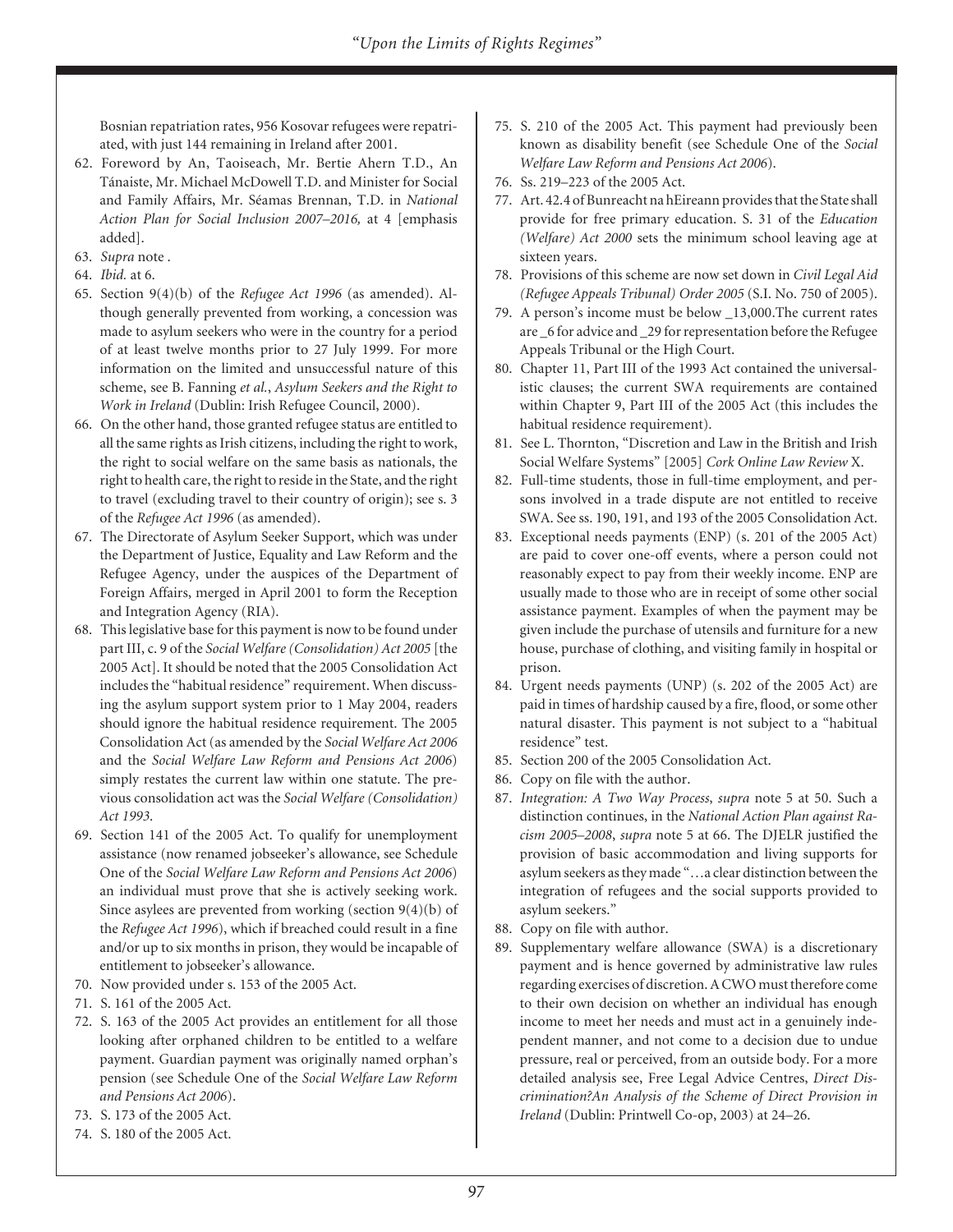- 90. Section 13 of the *Social Welfare (Miscellaneous Provisions) Act 2003* inserted section 174(3) and (4) into the *Social Welfare (Consolidation) Act 1993* and prevented payment of rent allowance to those unlawfully in the State and also to those who had made an application for refugee status. This section has been replaced by section 198(3) of the 2005 Consolidation Act.
- 91. This circular replaced circular 05/00 and reflected the legislative changes which occurred in the 2003 *Social Welfare (Miscellaneous Provisions) Act 2003*. Copy on file with the author.
- 92. While asylum numbers since 2003 have decreased, the numbers within direct provision accommodation have increased. Please see the table below for last set of full figures available, which are accurate as of April 2005. The RIA was expecting a large decrease in use of direct provision after many asylees staying in accommodation centres were granted residence on the basis of their Irish-born child. See Department of Justice, Equality and Law Reform, *Value for Money Report on Asylum and Immigration* (Dublin: Stationary Office, 2006).

2001 4,752 2004 6,785

2002 4,316 2005 8,080 (up to April 2005) 2003 5,838

- 93. DJELR, *Direct Provision Reception amd Accommodation Centre Services, Rules and Procedures* (29 September 2005). This booklet is currently undergoing an internal review. Booklet on file with the author.
- 94. *Ibid.* at 4.
- 95. *Ibid.* at 5–7.
- 96. *Ibid.* at 6.
- 97. Ibid. at 11.
- 98. Section 17 of the Social Welfare (Miscellaneous Provisions) Act 2004. This is now contained in section 246 of the 2005 Consolidation Act.
- 99. This refers to the United Kingdom, Northern Ireland, the Channel Islands, and the Isle of Man.
- 100. The "soft law" *Social Welfare 108 Handbook on the Habitual Residence Condition* (DSFA, 2004) makes it clear that the question of whether a person is habitually resident or not is for the deciding officer solely. Handbook SW 108 outlines five factors for considering "habitual residence": length and continuity of residence; length and purpose of any absence from a country; the nature and pattern of any employment; the applicant's main centre of interest; and the future intention of the applicant as it appears from all the circumstances. These factors are non-exhaustive and no single factor is more important that the others.
- 101. *Re. J.* [1990] 2 AC 562. In *Trotter v. Trotter* (1992) DLR 554 (Enforcement of an English maintenance judgement in Ontario), a person who had applied for residence, but was still on a visitors permit, was held to have become habitually resident.
- 102. On 1 May 2004, Cyprus, Czech Republic, Estonia, Hungary, Latvia, Lithuania, Malta, Poland, Slovakia, and Slovenia be-

came members of the EU. On 1 January 2007, Romania and Bulgaria also became part of the EU.

- 103. Ms. Mary Coughlan, T.D., Dáil Debates (10 March 2004). The Minister's statements were highly misleading as European
- 120. Ombudsman for Children, "Report to the UN Committee on the Rights of the Child" (April 2006). The report may be accessed on the Web site of the Ombudsman, online: <http://www.oco.ie>, under the "Policy documents" section. See below where this issue is explored in more depth.
- 121. Art. 1(2) of CERD.
- 122. Concluding Observations, Ireland, CERD, UN Doc. CERD/C/IRL/CO/2 (14 April 2005), para. 13.
- 123. Concluding Observations, United Kingdom of Great Britain and Northern Ireland, CERD, A/51/18 (1996) 35 at para. 235.
- 124. Ireland operates a dualist legal system and under the Constitution, Bunreacht na hEireann, international agreements must therefore be incorporated into the domestic legal system before an individual can rely on their provisions in an Irish court. See also *Siritanu v. Director of Public Prosecutions* [2006] IEHC 26. Ms. Justice Elizabeth Dunne confirmed that the *Refugee Convention* did not form part of Irish law.
- 125. Under these articles *inter alia* the right to equality, personal liberty, education, family rights, property rights, freedom of expression, peaceful assembly, etc. are all protected. Limitations on these rights are usually included, generally in the interest of the common good. For a full appreciation of the nature of fundamental rights in Bunreacht na hEireann, see G. Hogan, and G. Whyte, *The Irish Constitution*, reprint (Dublin: Tottel, 2006).
- 126. *Ryan v. Attorney General* [1965] I.R. 294 at 312.
- 127. *McGee v. Attorney General* [1974] IR 284 at 318.
- 128. *Northants Co. Council v. A.B.F.* [1982] ILRM 164 at 166, per Hamilton J.
- 129. Art. 45.1, Bunreacht na hEireann.
- 130. Art. 45, preambular paragraph, Bunreacht na hEireann.
- 131. [1965] I.R. 294
- 132. [1965] I.R. 294 at 312.
- 133. Art. 42, Bunreacht na hEireann.
- 134. Art. 43, Bunreacht na hEireann.
- 135. [1989] ILRM 181. This case centred on the rights of members of the Travelling Community for sanitary and other water services to be provided in a site where the Travellers could place their caravans.
- 136. Art. 40.3.2 provides, "The State shall, in particular, by its laws protect as best it may from unjust attack and, in the case of injustice done, vindicate the life, person, good name and property rights of every citizen."
- 137. [1989] ILRM 181 at 195.
- 138. *T.D. v. Ireland* [2001] 4 I.R 259.
- 139. [2001] 4 I.R 259 at 316.
- 140. *Lobe & Osayende v. Minister for Justice, Equality and Law Reform* [2003] 1 I.R. 1 at 128.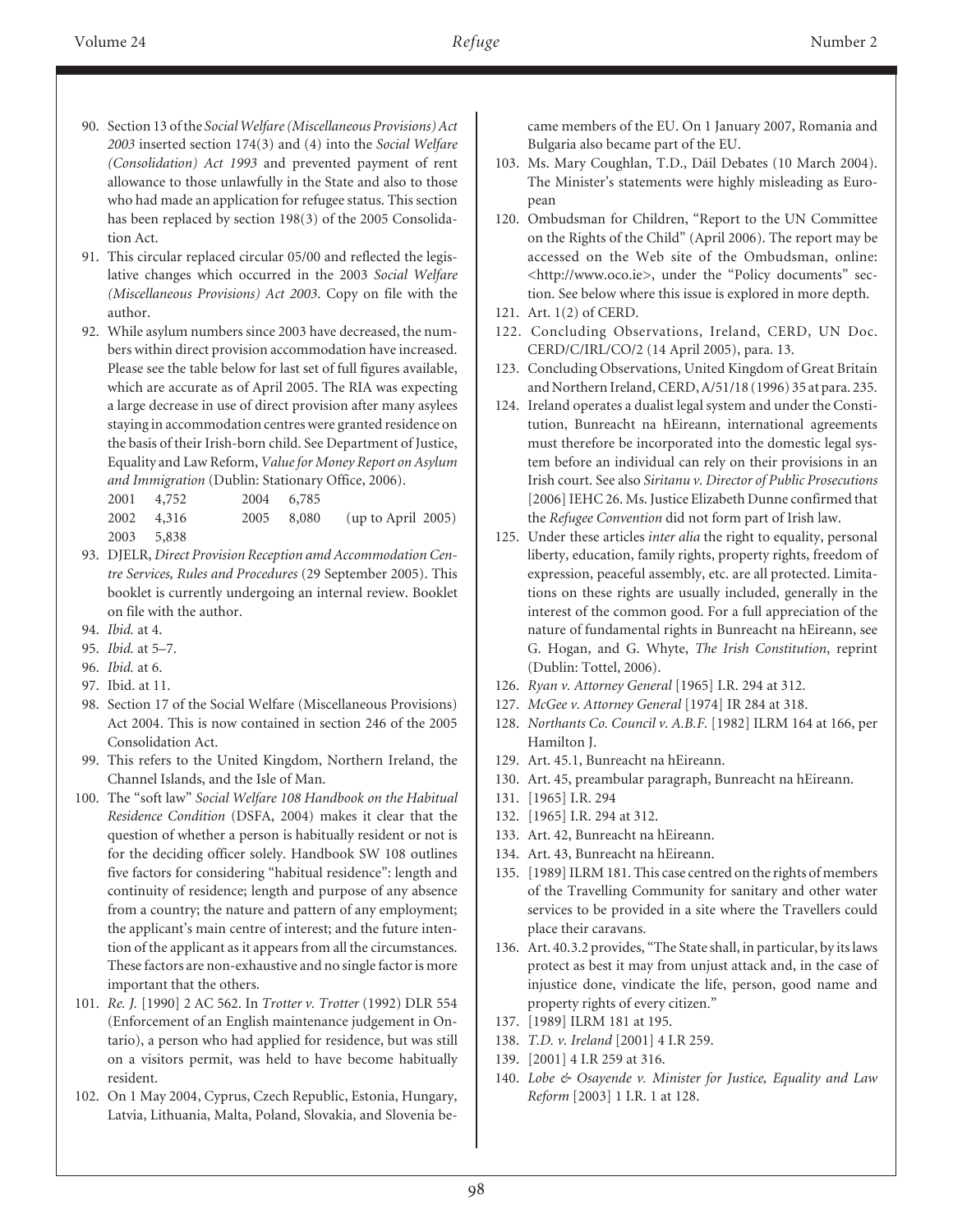- 141. *R. v. Secretary of State for Social Security (ex parte Joint Council for the Welfare of Immigrants)*,*R. v. Secretary of State for Social Security (ex parte B)* [1997] 1 W.L.R. 275.
- 142. *Asylum and Immigration Act 1996.*
- 143. S. 21 (1) (a) states that: "A local authority may, with the approval of the Secretary of State and to such extent as he may direct, shall make arrangements for providing : (a) Residential accommodation for persons aged eighteen or over who by reason of age, illness, disability or any other circumstances are in need of care and attention which is not otherwise available to them…"
- 144. See generally *R. v. Westminster LBC et. al (ex parte M. et al.)* (Unreported, Court of Appeal, 17 Feb. 1997).
- 145. S. 116 of the 1999 Act inserted s. 21(1A) into the 1948 Act. The section states that s. 21 of the 1948 Act does not apply where an asylum seekers' need for care and attention has arisen solely because she is destitute; or because of the physical effects, or anticipated physical effects, of destitution.
- 146. *R (Westminster City Council) v. NASS* [2002] UKHL 38. See also*R. v. Wandsworth LBC et al. (ex parte Bhikha et al.)*[2000] 1 WLR 2539 and *R (Mani) v. Lambeth LBC* Unrep. Court of Appeal 9 July 2003 (Times Law Reports, 23 July 2003).
- 147. *R( Adam, Limbuela & Tesema) v Secretary of State for the Home Office* [2005] UKHL 66.
- 148. [2005] UKHL 66 at para. 77.
- 149. The *European Convention on Human Rights* has been incorporated into Irish law by virtue of the *European Convention on Human Rights Act 2003*.
- 150. P. Roe, "Refugees and the Challenge of Horizons: A Theological Interpretation" in T.R. Whelan, ed., *The Stranger in Our Midst: Refugees in Ireland: Causes, Experiences and Responses* (Dublin: Techman, 2001) at 97.
- 151. See generally NCCRI/Equality Authority, *Media Coverage of Asylum Seekers and Refugees in Ireland* (Dublin: NCCRI/Equality Authority, April 2003). All examples below come from this publication. It should be noted that the press paid little attention to the different legal status of "asylum seeker" or "refugee." Applicants for asylum were often referred to as "refugees."
- 152. "Refugee Rapists on the Rampage" *The Irish Daily Star* (13 June 1997).
- 153. "Refugees; Police Act to Smash Gang" *Evening Herald* (6 June 1997).
- 154. "Asylum Seekers and Homeless Vie for Shelter, Agency" *Irish Times* (9 May 1997); "Refugees Get £20 Million Payments" *Evening Herald* (6 June 1997).
- 155. "Refugee Tried to Bite Me to Death" *Sunday World* (February 2000).
- 156. "Free Cars for Refugees; Cash Grants Buy BMW's" *Irish Daily Mirror* (16 December 2002).
- 157. The most current leaflet in the campaign was produced in 2006 and is accessible online: cf2 <http://www.nccri.ie/pdf/ MythsRefugees-AsylumSeekers.pdf> (date accessed: 3 October 2007).
- 158. Mr. John O'Donoghue T.D., Minister for Justice, Equality and Law Reform, Dáil Debates, Vol. 488, Col. 737 (10 March 1998). "It is a source of puzzlement to many people that at a time when there are no conflicts taking place near our borders … when we have no colonial links with countries in which political turmoil is taking place and when the number of claims for refugee status is declining in other European states, the Irish state shows a major increase."
- 159. Free Legal Advice Centres, *Direct Discrimination? An Analysis of the Scheme of Direct Provision in Ireland* (Dublin: Printwell Co-op, 2003) at 8, see also the statements of Mr. John O'Donoghue T.D., Minister for Justice, Equality and Law Reform, *Dáil Debates*, Vol. 528, Col. 300, 12 December 2000.
- 160. *Dáil Debates*, Vol. 528, Col. 301, 12 December 2000. 161. *Dáil Debates*, Vol. 513, Col. 674, 27 January 2000
- 162. Preface by Right. Hon. Jack Straw M.P., Home Secretary, in *Fairer, Faster, Firmer* (White Paper on Immigration, 27 July 1998).
- 163. *Ibid*. at para*.* 5.5.
- 164. *Ibid.* at para. 8.17 [emphasis added].
- 165. *Ibid.* at 43.
- 166. *Ibid.* at 44.
- 167. Ombudsman for Children, "Report to the UN Committee on the Rights of the Child," *supra* note 120.
- 168. *Ibid.* at 36.
- 169. *Ibid.* at 36. The Ombudsman also noted the lack of consultation with the children in the hostels, and, like the IRC report, called for a guardianship system to be put in place for all unaccompanied minors.
- 170. Given that this article will not be going into detail on the modalities of the British system of reception, for further background and detail see F. Mitchell, "The Social Services Response to Unaccompanied Children in England" (2003) 8 *Child and Family Social Work* 179–189.
- 171. Preface by An Taoiseach (Prime Minister), Mr. Bertie Ahern T.D., in *Transforming Ireland: A Better Quality of Life for All*, National Development Plan 2007–2013 (Dublin: National Development Plan, 2007).
- 172. *Building an Inclusive Society*, *supra* note 5 at 6.
- 173. A. Bloch, "Asylum and Welfare: Contemporary Debates" (2002) 22, no. 3 *Critical Social Policy* 393–414.
- 174. R. Dannreuther, and K. Hutchings,*Cosmopolitan Citizenship* (London: Macmillan Press, 1999) at 12.
- 175. See *National Action Plan against Racism 2005–2008* at 27. These objectives include effective legal protection against racism, ensuring economic inclusion and equality of opportunity, accommodating diversity in service provision, ensuring anti-racism awareness, and promoting diversity, along with ensuring the full participation of migrants in Irish society.
- 176. *Ibid.* at 29.
- 177. *Ibid.* at 31.
- 178. *Ibid.* at 54.
- 179. For a governmental appraisal of its direct provision policies and provision of ancillary services to asylees, see *ibid*. at 68.
- 180. *National Action Plan against Racism 2005–2008* at 58–60.